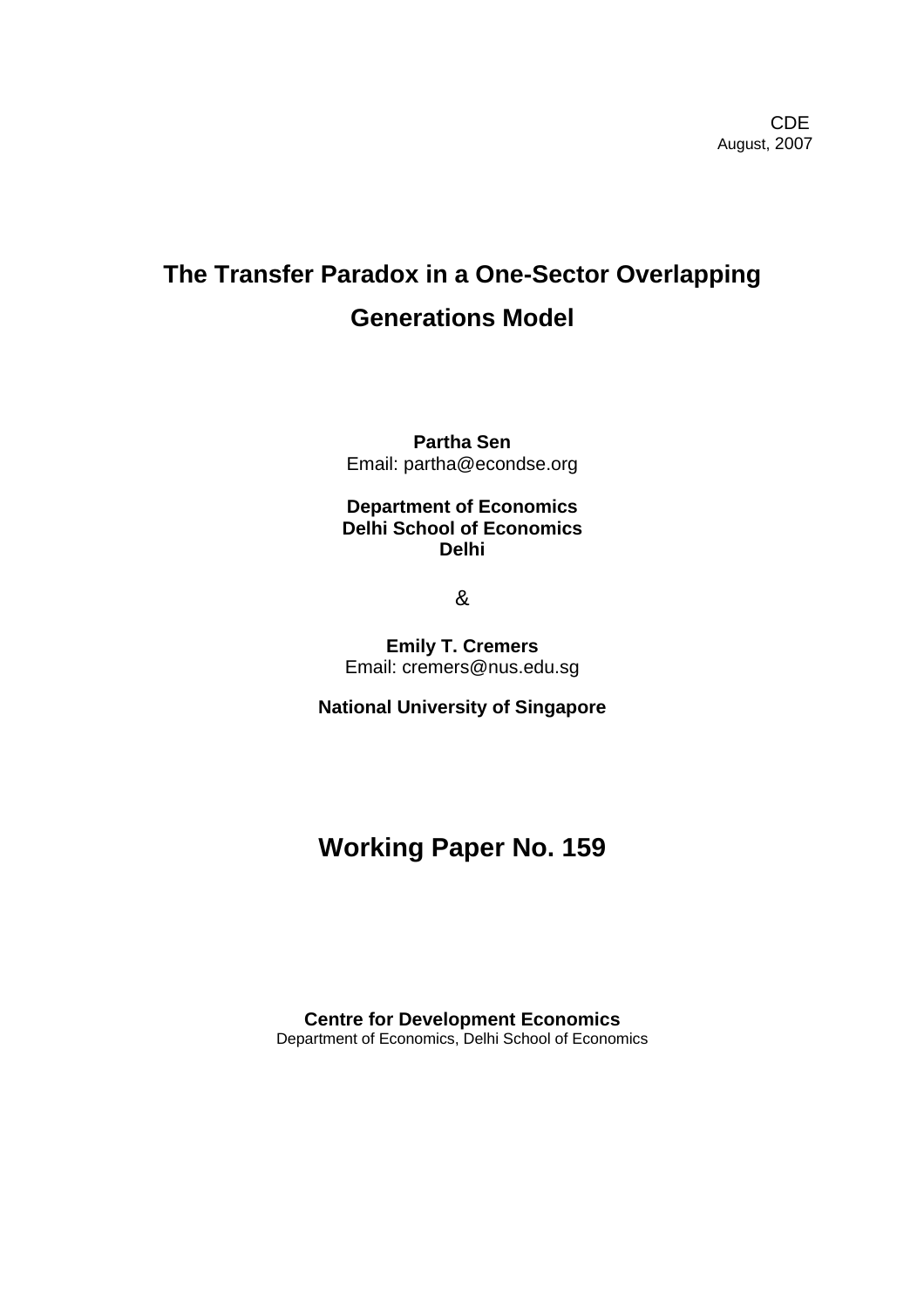# **The Transfer Paradox in a One-Sector Overlapping Generations Model**

**Partha Sen Delhi School of Economics** 

**Emily T. Cremers National University of Singapore** 

#### **Abstract:**

This paper examines the effects of international income transfers on welfare and capital accumulation in a one-sector overlapping generations model. It is shown that a strong form of the transfer paradox-- in which the donor country experiences a welfare gain while the recipient country experiences a welfare loss—may occur both in and out of steady state. In addition, it is shown that a weak form of the transfer paradox—where either the donor or recipient (but not both) experience paradoxical welfare effects—may characterize all segments of the transition path not already characterized by the strong transfer paradox. The results are explained by the effects of transfers on world capital accumulation and the world interest rate, which imply secondary intertemporal welfare effects large enough to dominate the initial effects of the income transfer.

**Key Words:** Transfer problem, transfer paradox, dynamics, one-sector overlapping and the sense overlapping sense overlapping and the sense of the sense of the sense of the sense o

**JEL Classification:** F11, F35, F43, O19, O41

*Correspondence to*: Emily Cremers, Dept. of Economics, National University of Singapore, SINGAPORE 117570 *Phone:* (65) 6874-6832 *Fax:* (65) 6775- 2646 *Email*: [cremers@nus.edu.sg](mailto:cremers@nus.edu.sg)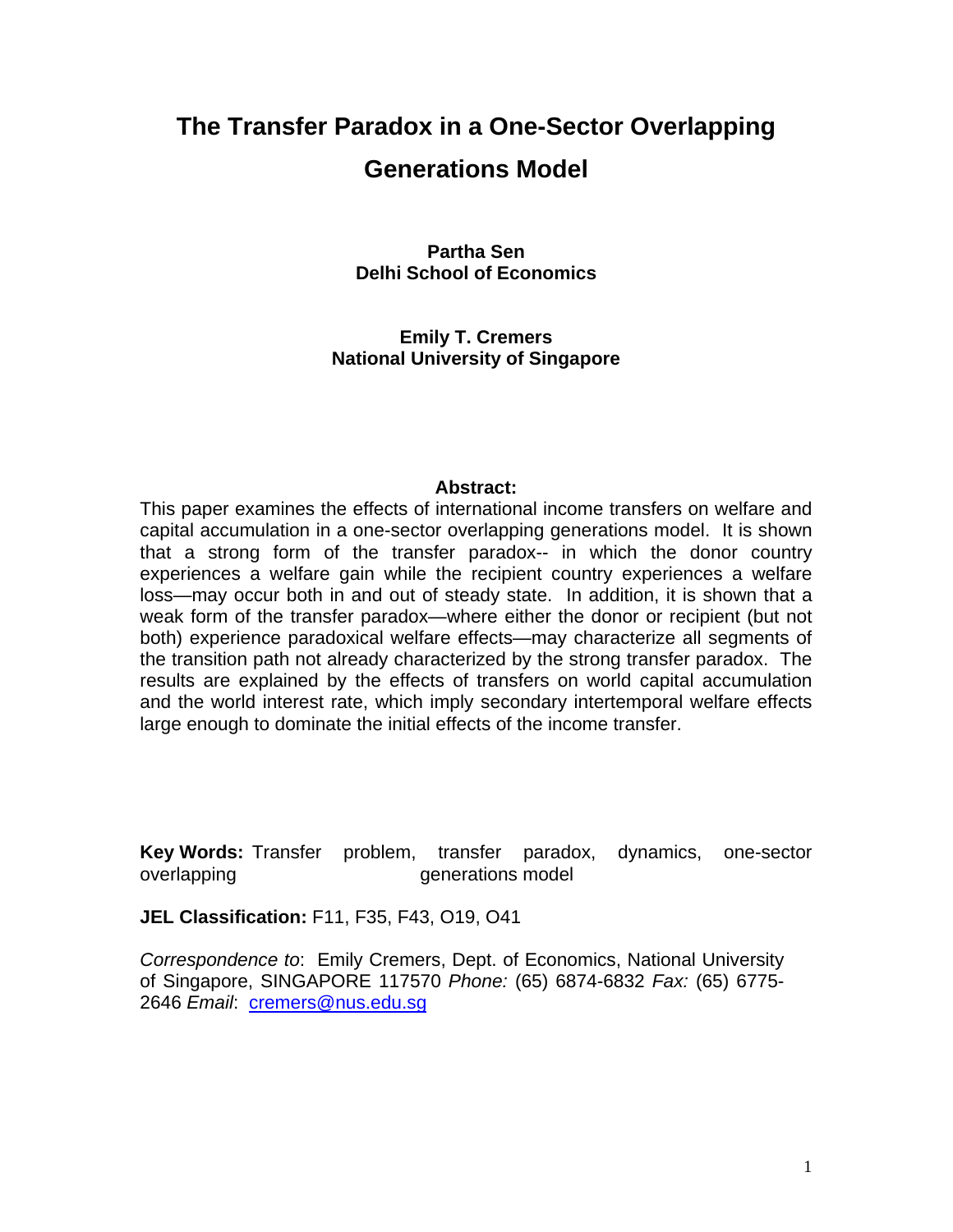In this paper we examine the effects of an international income transfer in a one-sector overlapping generations model. This adds to an extensive but dated literature that examines the welfare effects of such transfers in a static trade environment and also to a smaller, more recent literature that reconsiders the consequences of transfers in a growth setting. Despite the emphasis on dynamics found in the latter more closely related research, the literature has yet to definitively pin down the effects of permanent transfers both in and out of steady state equilibrium. This paper does just that, and in the process demonstrates that versions of the transfer paradox—most generally recognized as a situation in which the donor benefits from a transfer at the expense of the recipient-- may arise both in the steady state and also at all dates comprising the transition to that steady state. As will be shown, these welfare effects emerge as a direct consequence of the transfer's effects on world capital accumulation and the intertemporal terms of trade.

In our two-country model, residents of the donor and recipient countries are distinguished only by differences in their intertemporal discount rate, which implies differences in the national propensities to save. Capital is assumed to be perfectly mobile across these two countries so that a common world capital-labor ratio and interest rate prevail at every date. The transfer under consideration is both fixed in size and permanent; that is, an equal amount will be transferred from the donor to the recipient country in each and every period. Because the transfer alters savings in both countries, it is responsible for changes in the world capital accumulation path. Thus, in addition to the direct effect of the transfer on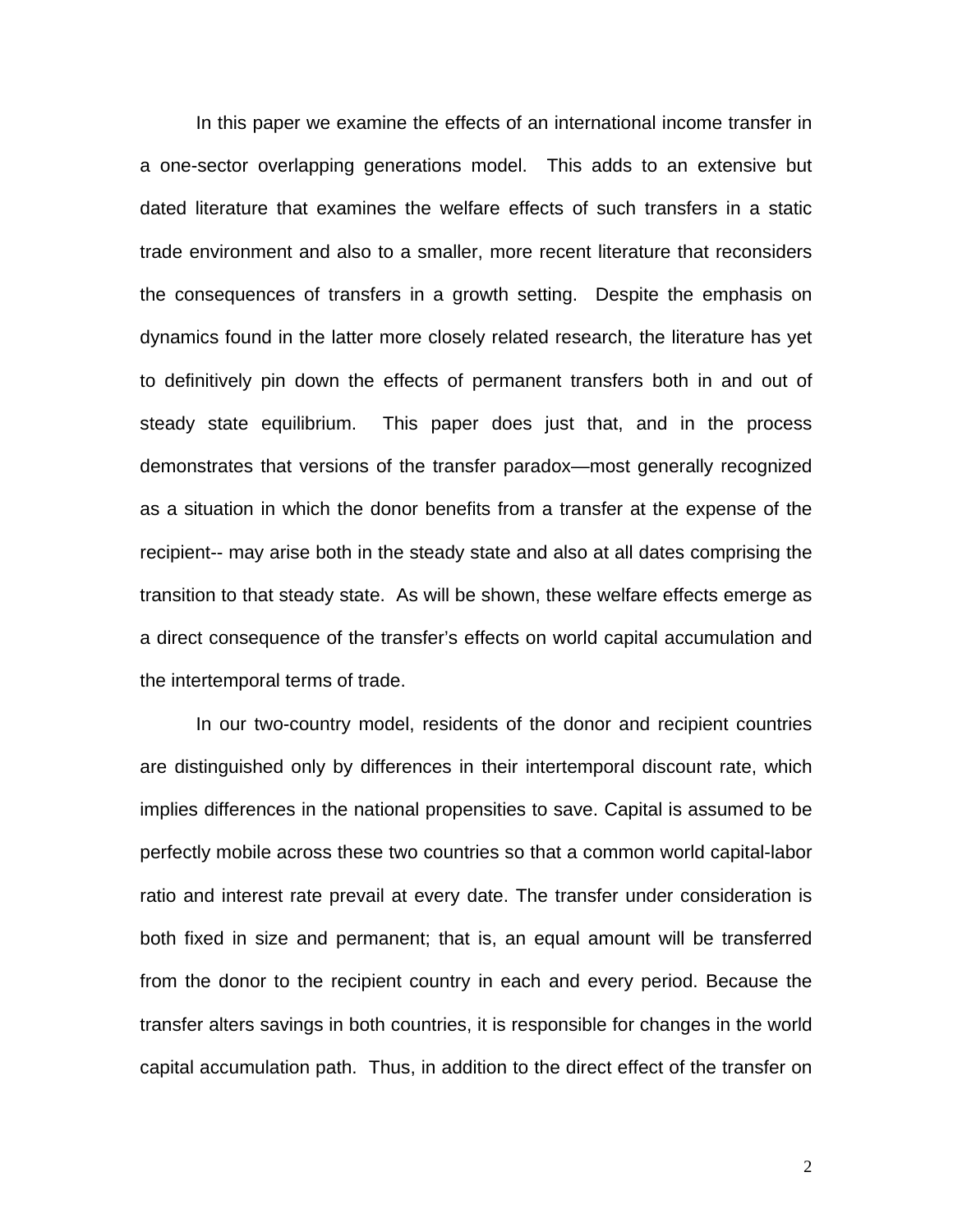welfare of the donor and recipient countries, there are indirect effects that arise to reflect the status of each country in the international credit market (ie, as a borrower or lender) and also the effect of the transfer on the the world interest rate in each period. The transfer is `paradoxical' when these indirect effects are both opposite in sign and larger in magnitude than the direct effects.

Our main theoretical findings are the following. When the initial steady state is at the golden rule, the transition path can be characterized by both strong and weak forms of the transfer paradox: in the former, both countries experience a paradoxical welfare effect whereas, in the latter, only one of the two countries is paradoxically affected by the transfer. More precisely, we identify a single sufficient condition under which there is a weak transfer paradox in the short-run followed by a strong transfer paradox in the long-run. When the initial steady state is away from the golden rule, a strong transfer paradox is still possible in the steady state, but dynamic (in)efficiency increases support for the weak version of the paradox.

Our results concerning the transfer paradox are noteworthy on three accounts. First, our steady state findings lend clarity to an existing literature that incorporates permanent transfers into the one-sector overlapping generations model so as to determine the long run welfare effects for the donor and recipient countries. Galor and Polemarchakis (1987) argue that the transfer paradox is possible both at and away from the golden rule steady state.<sup>[1](#page-3-0)</sup> However,

<span id="page-3-0"></span> $\frac{1}{1}$  $<sup>1</sup>$  Galor and Polemarchakis (1987) also claim that, away from the golden rule, a transfer may be Pareto-</sup> improving. Both claims are said to be consistent with market stability. Unfortunately, all of these claims are brought to question by a technical oversight that is described in our footnote 2. Our steady state results revisit each of these claims and we are therefore indebted to the earlier analysis.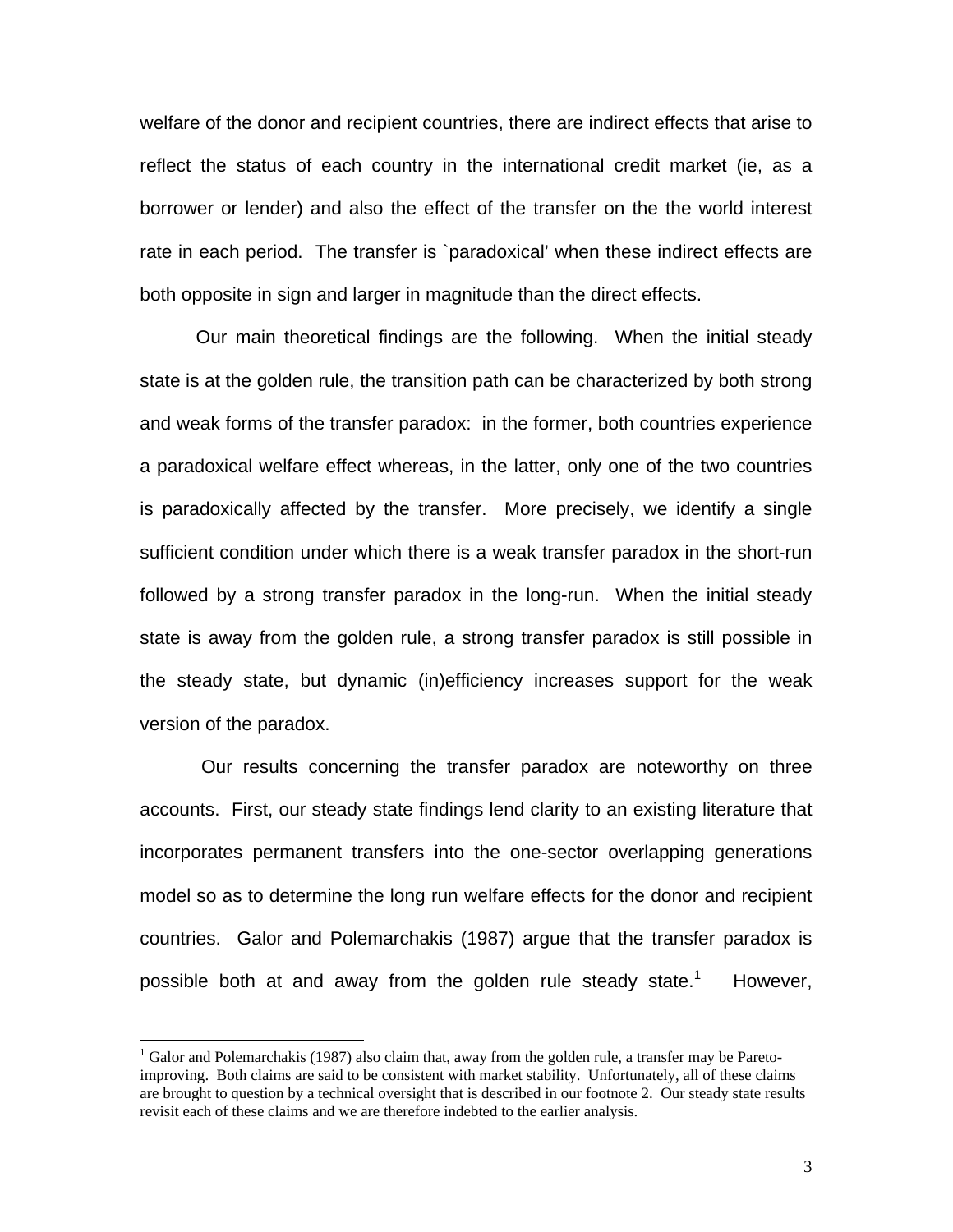Haaparanta (1989) correctly identified an oversight in this analysis<sup>[2](#page-4-0)</sup> and subsequently argued that the results concerning the paradox were only valid when the initial steady state is dynamically inefficient. Tan (1998) later argued that a steady state transfer paradox does not occur in the one-sector overlapping generations model when transfers are made specifically from rich to poor countries, where a rich country is defined as that which has the higher level of per capita savings. $3$  This claim also contradicts Galor and Polemarchakis, who did not specify a particular ranking of savings levels across countries. As it stands, the perspective of the literature is thus skeptical towards the possibility of a transfer paradox in a `sensible' dynamic model of international transfers. Our paper demonstrates that the skepticism is entirely unfounded.<sup>[4](#page-4-2)</sup> We reconsider the conclusions of Galor and Polemarchakis and demonstrate their validity after the oversight noted by Haaparanta is corrected.<sup>[5](#page-4-3)</sup> Also, we show that a transfer from a high saving country to a low saving country is entirely compatible with a steady state transfer paradox, in reversal of Tan. Overall, we build a case for revising the dynamic literature's perspective towards the transfer problem; in the

<span id="page-4-0"></span> $\frac{1}{2}$  $\alpha^2$  Specifically, Galor and Polemarchakis inadvertently equate national savings to domestic investment for each country when deriving their welfare expressions despite having made the assumption of international capital mobility.

<span id="page-4-1"></span> $3\bar{7}$  To be less brief, but more accurate, Tan's claim that the paradox does not arise requires first that the difference between the capital-labor ratio of the donor and recipient not be too large. However, in this setting, the capital-labor ratios of the two countries must be equal in equilibrium, which implies that Tan's requirement is in fact always satisfied. 4

<span id="page-4-2"></span><sup>&</sup>lt;sup>4</sup> The analysis presented in Haaparanta (1989) was concerned with the effects of temporary, rather than permanent, transfers. And, as already noted, the conclusions of Tan (1998) are derived without acknowledging the role of international capital mobility on steady state capital-labor ratios. With these shortcomings, it is not clear that Galor and Polemarchakis (1987) has been invalidated. 5

<span id="page-4-3"></span> $<sup>5</sup>$  In a recent paper, Yanagihara (2006) also demonstrates that corrected versions of the welfare expressions</sup> used by Galor and Polemarchakis cannot be signed under dynamic efficiency, which therefore leaves room for a transfer paradox. However, that paper neither derives a sufficient condition for the occurrence of a transfer paradox, nor considers out of steady state behavior, as we do in subsequent sections.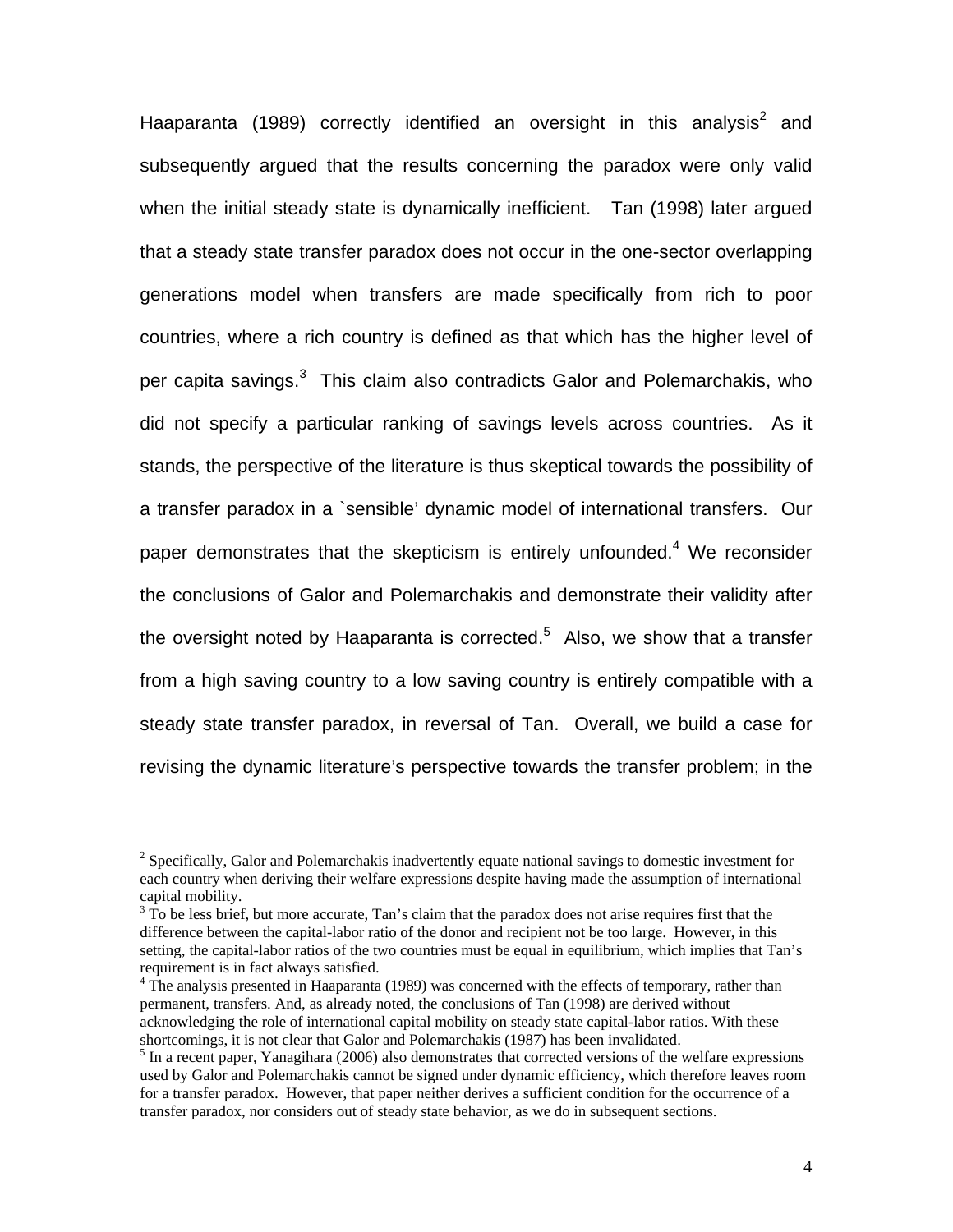one-sector overlapping generations model there is a possibility of a steady state transfer paradox both at and away from the golden rule.

A further comparison with the conclusions drawn from the earlier static modeling of transfers reveals the second noteworthy aspect of our findings. In the static literature, it was widely established that a transfer paradox cannot occur under market stability except in the presence of a distortion, or alternatively, a bystander to the transfer (see, for example, Bhagwati and Brecher (1982), Bhagwati, Brecher and Hatta (1985), Gale (1974), Bhagwati, Brecher and Hatta (1983), Yano (1983)). This conclusion stands in stark contrast to our own, where the transfer paradox can be a robust feature of a dynamic, general equilibrium, even when instability, distortions and bystanders are excluded. The key to understanding this theoretical turnabout lies in the identification of the effects of transfers on world savings and investment. In basic terms, transferinduced changes in world capital accumulation can introduce hitherto unrecognized supply-side effects that intensify movements in the (intertemporal) terms of trade. Therefore, if the earlier literature is seen to undermine the general theoretical relevance of the transfer paradox, then this paper clarifies that it is primarily the adherence to a static modeling framework that makes it so. In other words, the needed revisal in perspective towards the transfer paradox goes beyond the confines of the dynamic literature discussed above.

A final theoretical contribution follows from the inclusion of the welfare effects of transfers on generations living in the transition to the steady state. In so doing, our analysis is more comprehensive than Galor and Polemarchakis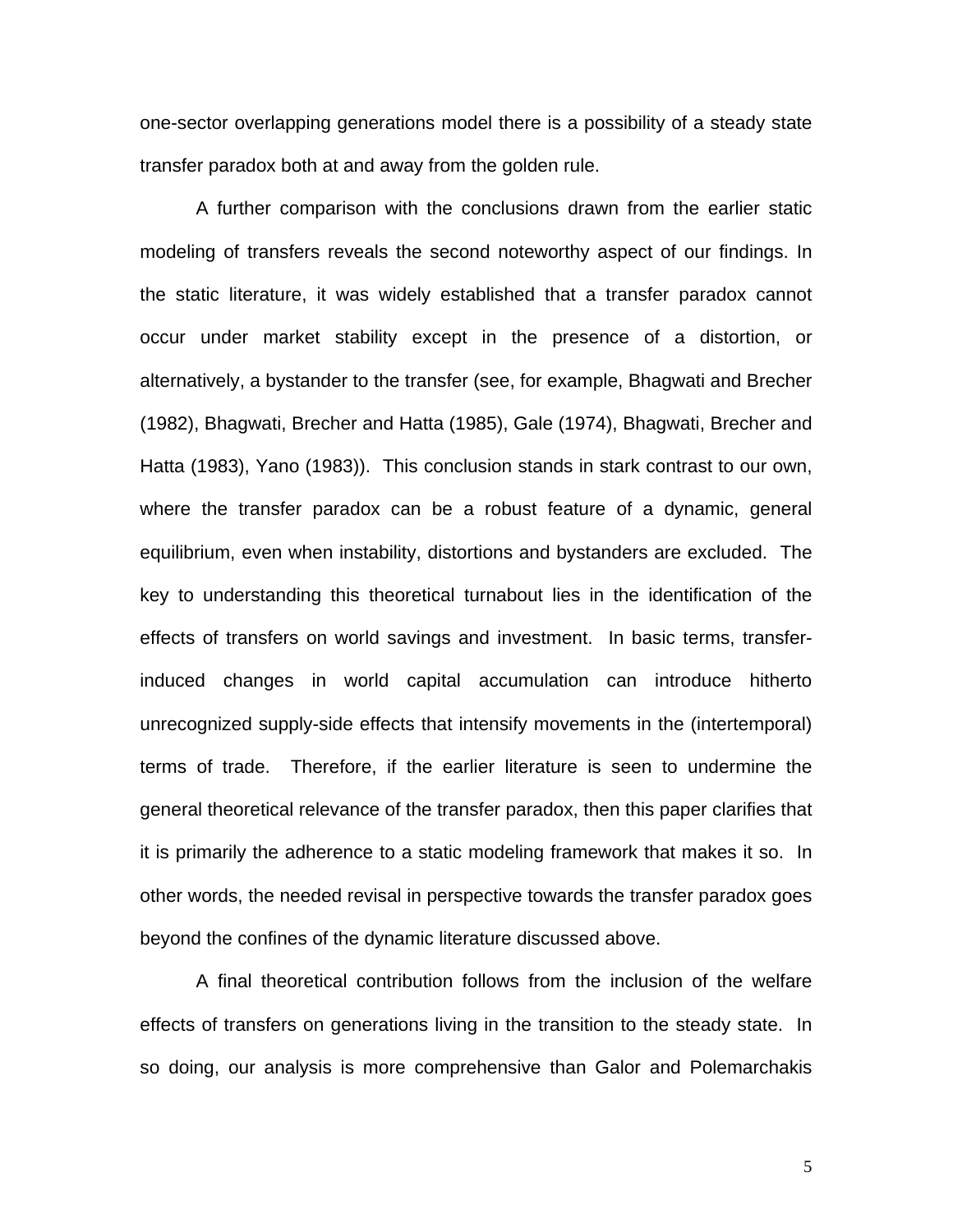(1987), Tan (1998) and Yanagihara (2006), who focus only one the steady state effects of permanent transfers, and Haaparanta (1989), who is primarily concerned with short- and long-run effects of a one-shot, temporary transfer. By including an analysis of the transitional periods we are able to preempt the notion that steady state implications are somehow `special' and may belie nonparadoxical, short-run welfare effects. Again, the occurrence of a transfer paradox in our model is not a peculiarity of the steady state, but rather is shown to be a potentially pervasive feature of a world growth path.

Section 2 describes the environment and world equilibrium absent international transfers. Section 3 introduces the transfers when the initial steady state is at the golden rule capital-labor ratio and separately describes the welfare effects for generations born in the initial period of the transfer, the transitional periods, and also the steady state. Section 4 summarizes these results and identifies a sufficient condition for the occurrence of a transfer paradox at all dates along the equilibrium path. This condition is then reinterpreted as a restriction on the elasticity of factor substitution. Section 5 considers the impact that dynamic (in)efficiency may have on prospects for the transfer paradox. Specifically, we show that the steady state transfer paradox cannot be ruled out, although the transfer may lead to welfare deterioration in both countries when the initial steady state is dynamically efficient and a mutual welfare improvement when it is dynamically inefficient. A parametric example in Section 6 demonstrates the transfer paradox under the assumption of dynamic efficiency. The concluding remarks are then made in Section 7.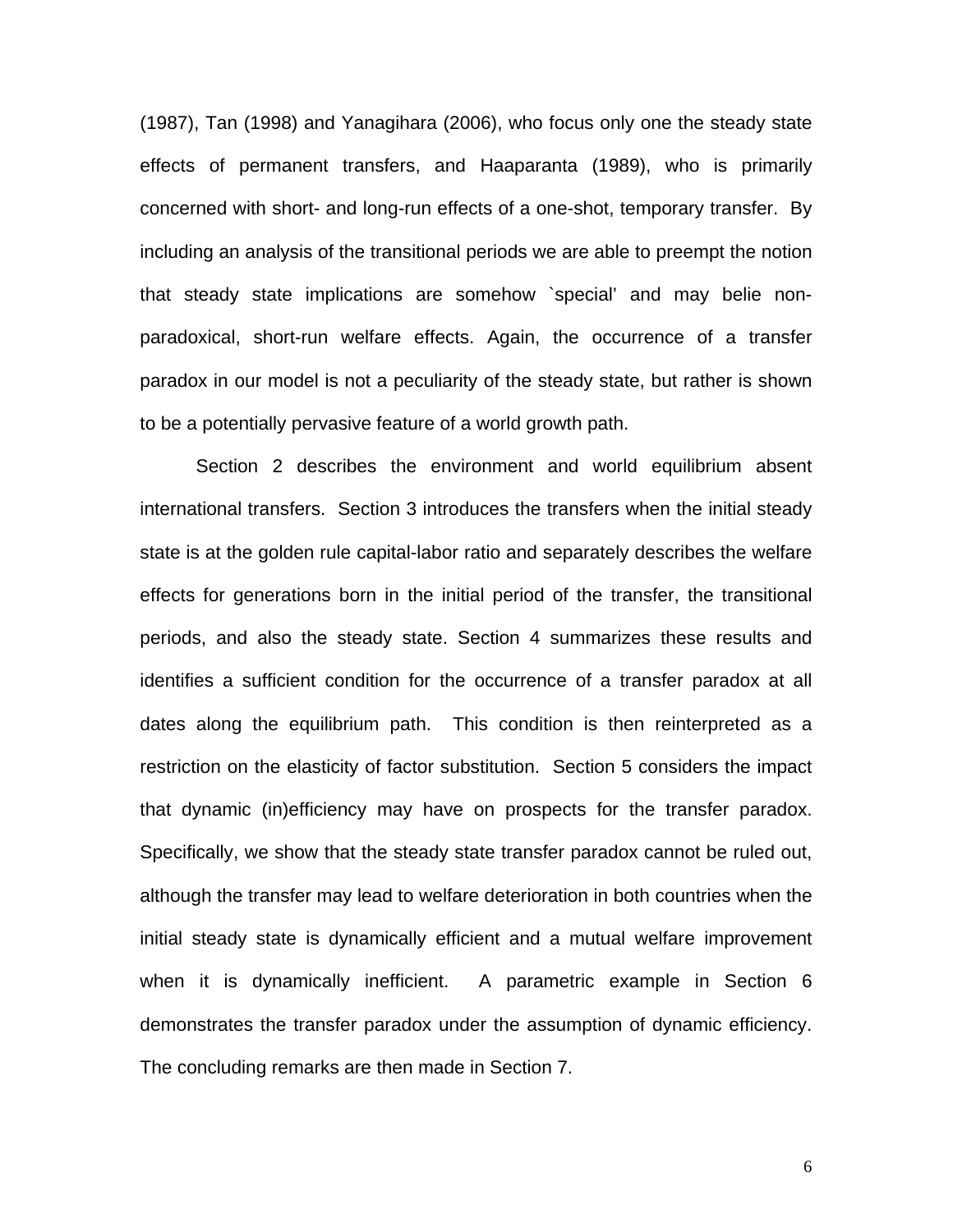#### **2. Two-country model with capital mobility**

There are two countries in the world economy, a donor, *D* , and recipient,  $R$ , of an international income transfer. Let  $L_t$  denote the number of individuals that are born in each of the two countries at date  $t$ . Each member of generation *t* lives for two periods and is `young' at time  $t$  and `old' at date  $t+1$ . Both populations grow equally and exogenously, according to  $L_t = (1 + n)L_{t-1}$ ,  $n > 0$ , where the  $L_0$  members of generation 0 are assumed to live only during the initial period,  $t = 1$ . Thus, at each date  $t \ge 1$ , both countries are populated by two overlapping generations comprised of the young members of generation  $t$  and the old members of generation *t* −1 .

Each individual is endowed with one unit of labor when young; thus,  $L_t$  also denotes the endowment of labor in each country at date  $t$ . In addition, at  $t = 1$ , the initial old in each of the two countries possess equal amounts of the initial capital stock. Let  $k_1$  denote the initial ratio of capital to labor available for production in the first period. It is assumed that capital does not depreciate and that the stock of capital can grow via production. The capital-labor ratio in each country during each of the subsequent periods includes, therefore, both old and new capital.

Labor is immobile across the two countries and is hired by firms in a national, competitive labor market. Capital, however, is internationally mobile and is priced in a global, competitive market. Firms comprise the demand side of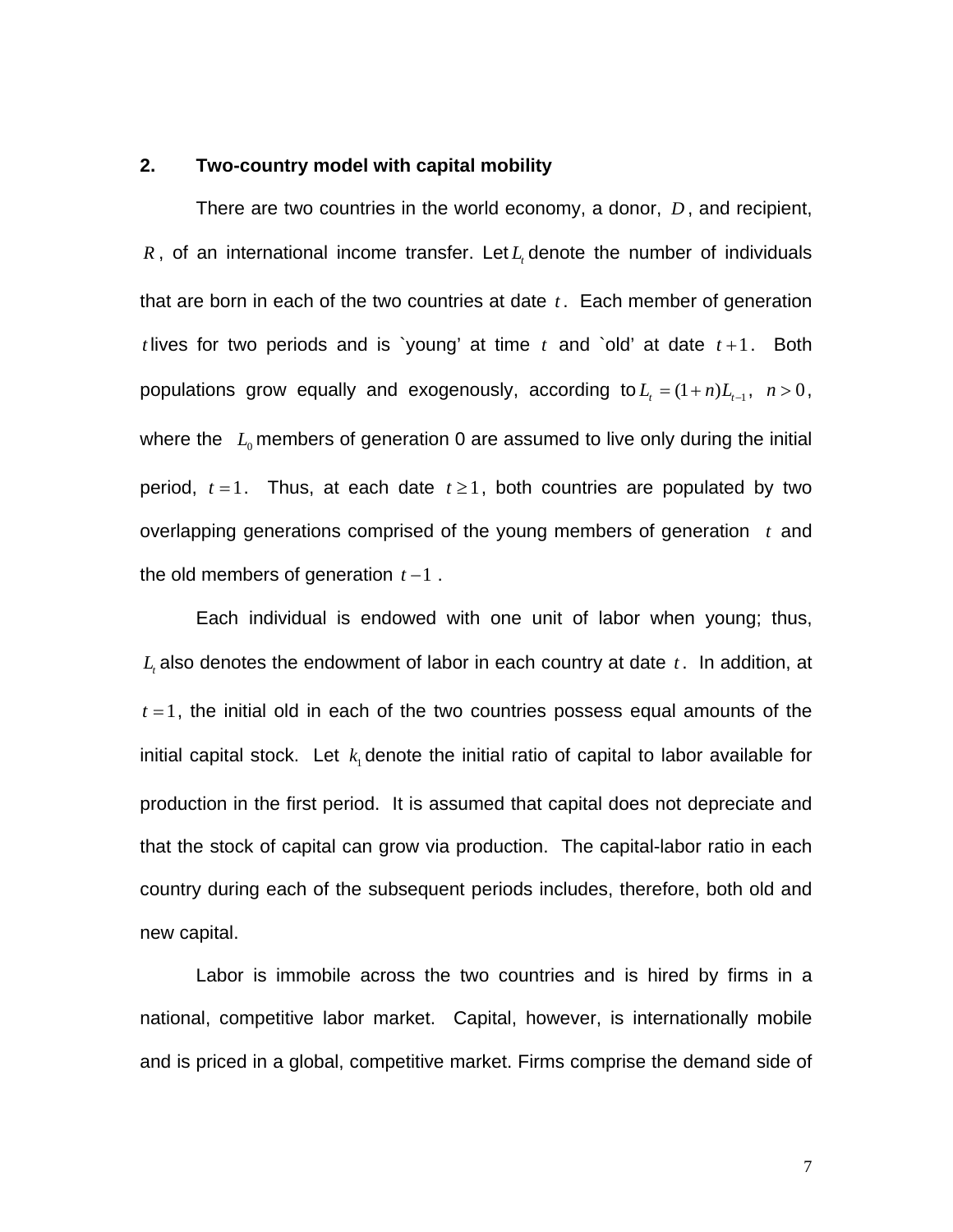the market for capital, whereas individuals in both countries supply capital acquired via savings and investment.

#### **2.1 Production and factor markets**

The two countries utilize a common technology in their production of the world's only output. This technology is represented by a linearly homogenous production function. In per capita terms, production at time  $t$  in country  $j$  is given by  $f(k_t^j)$ , where  $k_t^j$  is the input of capital per worker and  $f$  denotes the intensive form of the production function. For all  $k_i^j > 0$ , it is assumed that  $f(k_i^j) > 0$ ,  $f'(k_i^j) > 0$ , and  $f''(k_i^j) < 0$ . Furthermore, it is assumed that  $\lim_{k \to 0} f(k) = 0$ ,  $\lim_{k \to 0} f'(k) = \infty$  and  $\lim_{k \to \infty} f'(k) = 0$ .

Let  $r_t^j$  and  $w_t^j$  respectively denote the date  $t$  payment per unit of capital and labor service in country  $j$ . Firms demand capital and labor from individuals so as to maximize profits. That is,  $k_t^j$  is chosen so as to equate the respective marginal productivities of capital and labor to their factor payments:  $r_t^j = f'(k_t^j)$  and  $w_t^j = f(k_t^j) - k_t^j f'(k_t^j)$ , for  $j = D, R$ .

#### **2.2 Consumption and savings**

The residents of the two countries, always equal in number, have preferences that are represented by well-behaved utility functions,  $u^j$ ,  $j = D, R$ , which are defined over youthful and old age consumption, denoted  $c_i^j$  and  $d_{i+1}^j$ respectively for members of generation  $t$ . Labor income earned by each young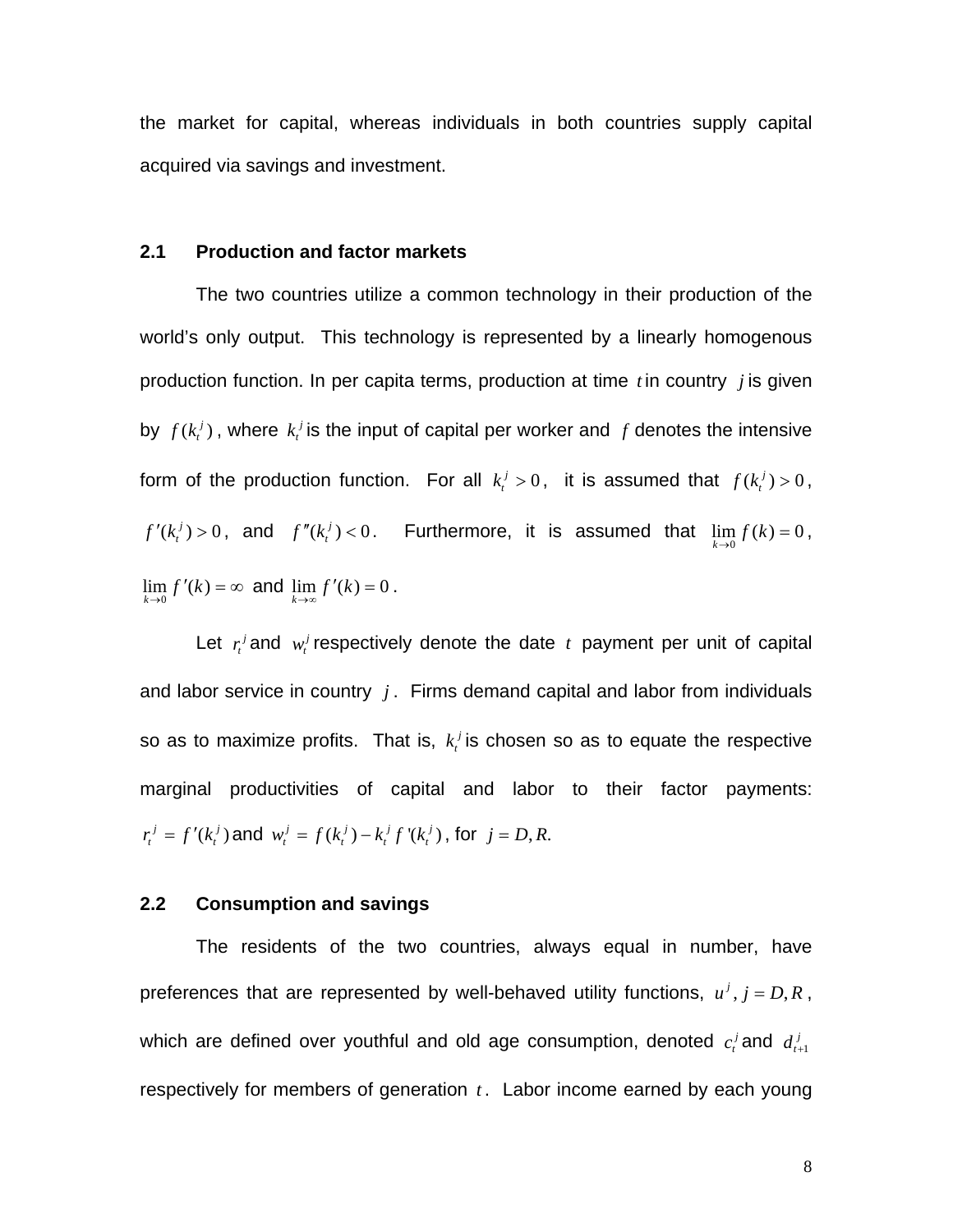individual is divided between immediate consumption expenditures and savings, the latter of which is used to finance consumption when old. Thus the optimization problem for each member of generation  $t$  in country  $j$  is to maximize  $u^j(c_i^j, d_{i+1}^j)$  subject to budget constraints in the respective periods of life,  $c_i^j + s_i^j = w_i^j$  and  $d_{i+1}^j = \rho_{i+1}^j s_i^j$ , where  $s_i^j$  denotes individual savings and  $d_{t+1}^j = \rho_{t+1}^j s_t^j$ , where  $s_t^j$  denotes individual savings and  $\rho_{t+1}^j$  is the gross return on date  $t$  savings. The solution to these problems can be represented by the savings functions  $s_t^j = s^j(w_t^j, \rho_{t+1}^j), j = D, R$  where  $s_w^j > 0$ . In addition, it is assumed that  $s_\rho^j > 0$ . The initial old, living only at date 1, purchase consumption goods using the proceeds from renting their capital to firms and then selling it to the young of generation 2. $6$  For all generations other than the initial old, the optimal savings function implies a corresponding indirect utility function  $V^{j}(w_{t}^{j}, \rho_{t+1}^{j})$ . As is well-known, the envelope theorem implies that  $V_w^j = u_c^j$  and  $V_\rho^j = s^j u_d^j$ ; thus, the indirect utility function is increasing in both its arguments.

#### **2.3 Equilibrium**

l

The global capital market equates, in per capita terms, the aggregate savings of each young generation with investment; that is, with the capital stock to be made available for production in the subsequent period. Let  $s_t$  and  $k_{t+1}$ respectively denote per capita savings at time *t* and the world capital-labor ratio at time  $t+1$ . In the absence of depreciation, the return on savings is given by

<span id="page-9-0"></span><sup>&</sup>lt;sup>6</sup> As will become apparent below,  $d_1^j = \rho_1^j k_1^j$ .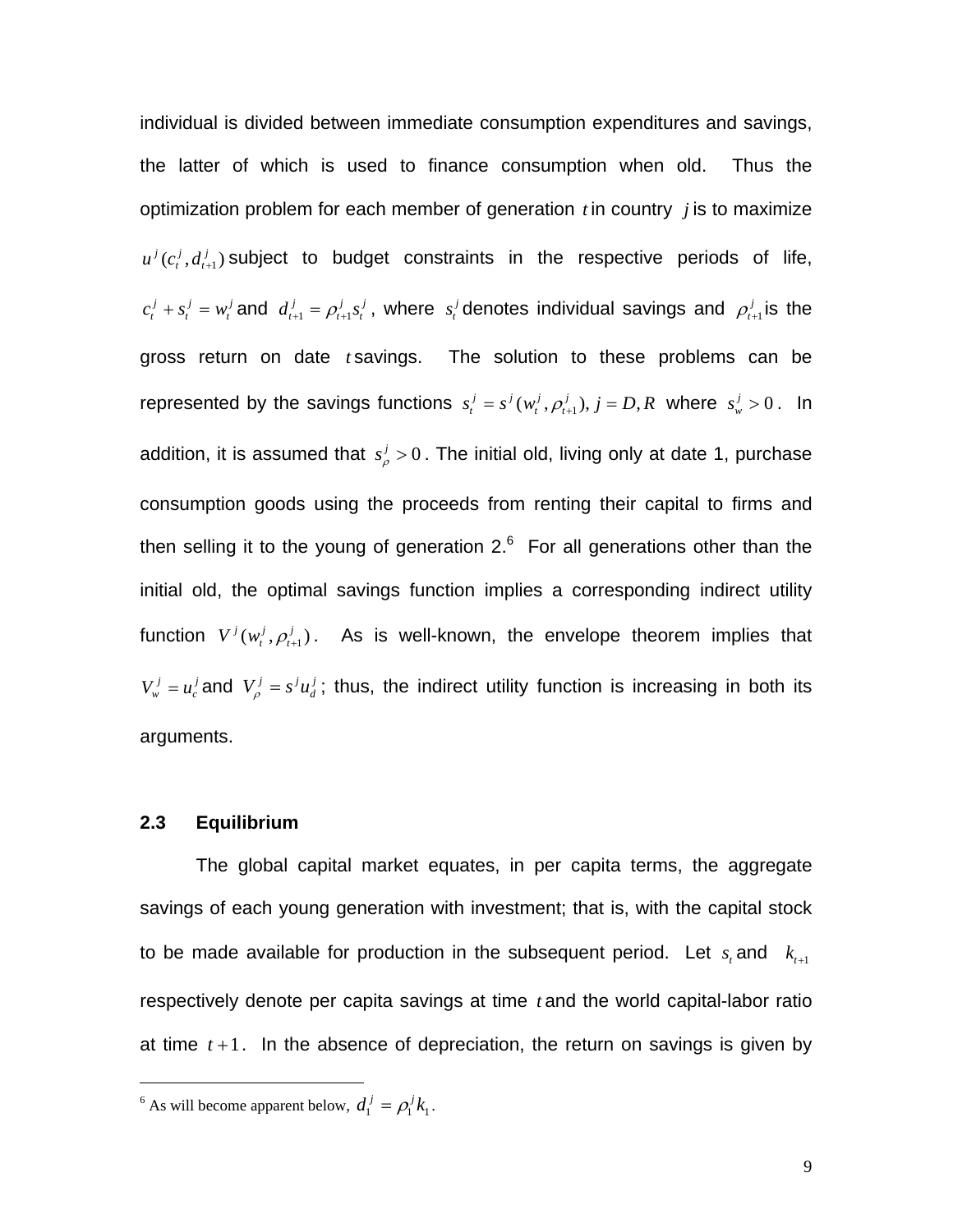$\rho_{t+1}^j = 1 + r_{t+1}^j$  $t_{t+1}$ . Then, the international capital market is in equilibrium at date  $t$ when  $\rho_{t+1}^D = \rho_{t+1}^R = \rho_{t+1}$ --or equivalently  $r_{t+1}^D = r_{t+1}^R = r_{t+1}$ --and also

<span id="page-10-0"></span>
$$
(1+n)k_{t+1} \equiv (1+n)\left(\frac{k_{t+1}^D + k_{t+1}^R}{2}\right) = \frac{s_t^D + s_t^R}{2} \equiv s_t
$$
\n(0.1)

where the latter expression equates the world demand for and supply of capital at date *t* .

 $r_{t+1} = f'(k_{t+1}^D) = f'(k_{t+1}^R)$ . Thus, by monotonicity of f,  $k_{t+1}^D = k_{t+1}^R = k_{t+1}$  at every date. The demand for capital in each country is determined via an equality between the world interest rate and the marginal productivity of capital, labor, wages will be equalized across the two countries,  $w_t^D = w_t^R = w_t$ . And written  $(1+n)k_{t+1} = s(w(k_t), \rho(k_{t+1}))$ , which implicitly defines  $k_{t+1}$  as a function of  $k_t$ . That is, the equilibrium capital-labor ratio of the two countries will be identical at each date and will consequently be equal to the world average capital-labor ratio. From this equality, two things follow. First, despite the international immobility of second, the market-clearing condition can now be

<span id="page-10-1"></span>Total differentiation of the market-clearing condition yields

$$
0 < H \equiv \frac{dk_{t+1}}{dk_t} = \frac{-k_t s_w f''(k_t)}{1 + n - f''(k_{t+1})s_\rho}
$$
(0.2)

where  $s_w = (s_w^D + s_w^R)/2 > 0$  and  $s_\rho = (s_\rho^D + s_\rho^R)/2 > 0$ . The inequality implies that, for  $k_1 > 0$ , the evolution of the capital stock is monotonic. Following Galor & Ryder (1989), we further assume that  $\lim_{k\to 0} H > 1$  which, together with the assumptions on the technology, are sufficient to establish the existence of at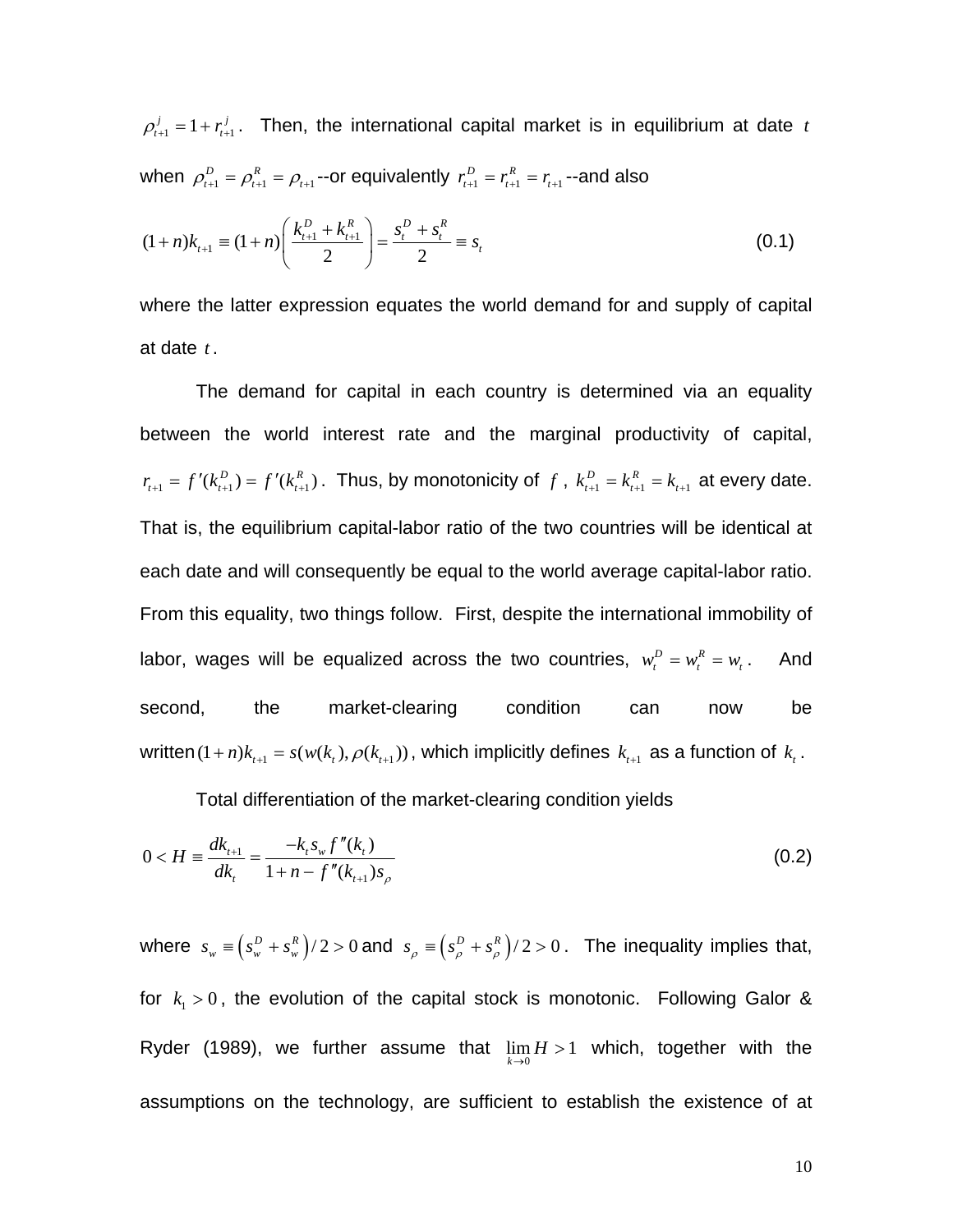least one nontrivial steady state equilibrium *k* such that  $(1+n)k = s(w(k), \rho(k))$ . We will restrict our attention to those steady states that are (locally) stable; that is, to those that satisfy  $H(k) < 1$ .

For our purposes, however, the market-clearing condition can be written in a more useful form. Following Diamond (1965),

<span id="page-11-0"></span>
$$
r_{t+1} = f'(k_{t+1}) = f'(\frac{s_t}{1+n})
$$
\n(0.3)

which, upon differentiation, yields

$$
dr_{t+1} = \frac{f''}{1+n} \Big[ s_w dw_t + s_\rho dr_{t+1} \Big]
$$
 (0.4)

*v* where  $d\rho_{t+1} = dr_{t+1}$ . With  $dw_t/dr_t = -k_t$ , this becomes

$$
dr_{t+1} = -\frac{k_t f'' s_w}{1 + n - f'' s_\rho} dr_t
$$

so that at a locally stable steady state

$$
0 < \frac{dr_{t+1}}{dr_t} = H(k) < 1. \tag{0.5}
$$

#### **3. Transfers and welfare**

Next, we introduce an income transfer from the young residents of the donor country to the young residents of the recipient country in every period; that is, following Galor and Polemarchakis (1987) we consider a permanent international transfer. In Sections 3.1-3.3, we respectively examine the welfare implications of the transfer for generations belonging to the steady state, the initial and the transitional generations. For each group, we identify a separate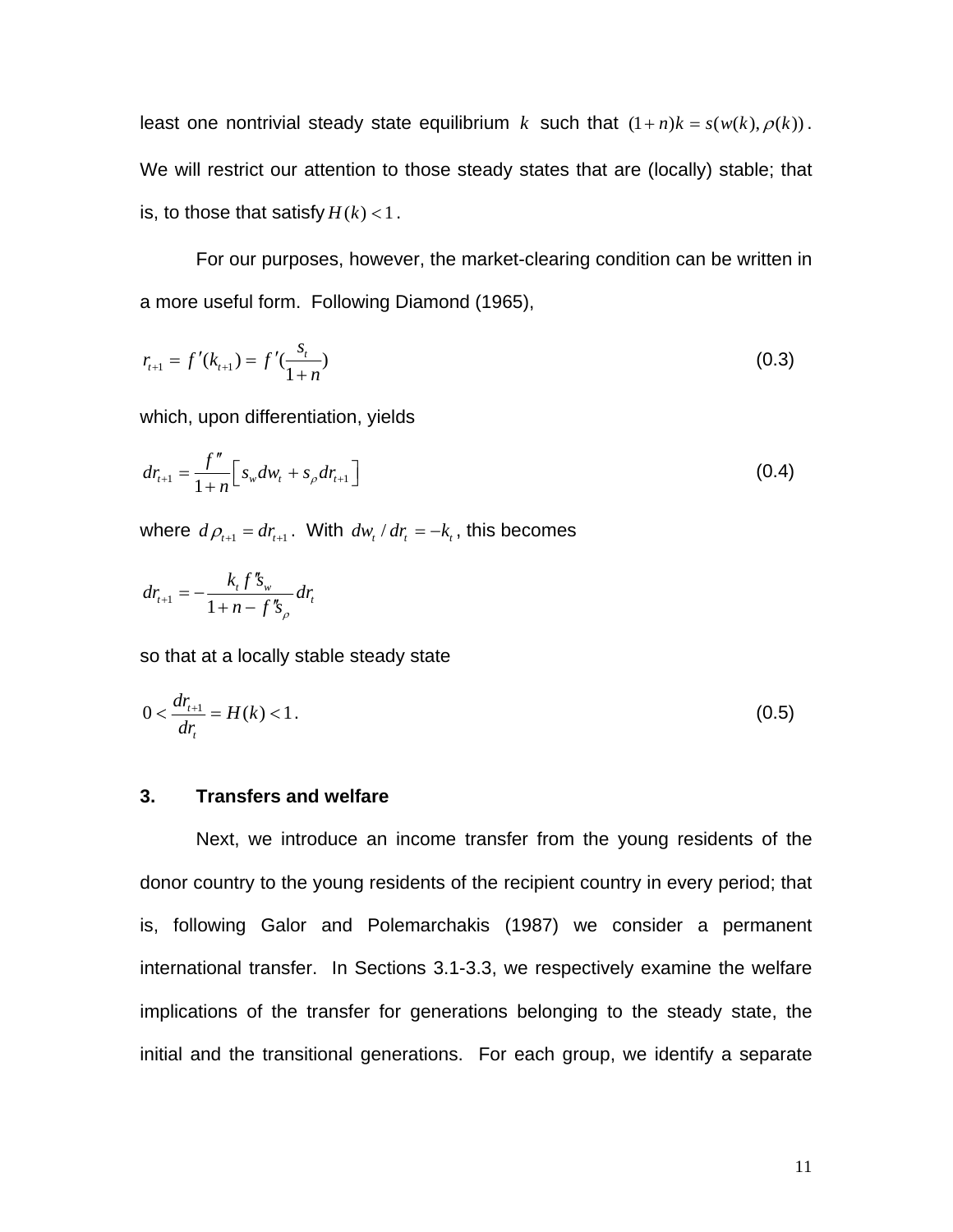preliminary condition that will, in Section 4, be used to derive our conclusions regarding the transfer paradox.

#### **3.1 Steady state generations**

Let  $\tau$  denote the transfer from the young residents of country  $D$  to their counterparts in country R at each date and redefine  $w_t^j$  to denote the transferinclusive wage of country *j*. Then, for  $t \ge 1$ ,  $w_t^D = w_t - \tau$  and  $w_t^R = w_t + \tau$ , where  $\tau$  is a small, positive constant that does not exceed the donor's wage at any date. The savings functions become  $s_t^j = s^j(w_t^j, \rho_{t+1})$ ,  $j = D, R$  and the effect of the transfers on the welfare of generation *t* is given by

<span id="page-12-1"></span>
$$
\frac{dV_t^j}{d\tau} = V_w^j \left[ \frac{dw_t^j}{d\tau} + \frac{s_t^j}{\rho_{t+1}} \frac{dr_{t+1}}{d\tau} \right]
$$
(0.6)

where  $dw_t^D/d\tau = -k_t dr_t/d\tau - 1$ ,  $dw_t^R/d\tau = -k_t dr_t/d\tau + 1$ , and  $V_\rho^j = s_t^j V_w^j/\rho_{t+1}$ . In the steady state, this becomes

<span id="page-12-0"></span>
$$
\frac{dV^D}{d\tau} = V^D_w \left[ -1 + \left( \frac{s^D}{\rho} - k \right) \frac{dr}{d\tau} \right]
$$
\n(0.7)

and

<span id="page-12-2"></span>
$$
\frac{dV^R}{d\tau} = V^R_w \left[ 1 + \left( \frac{s^R}{\rho} - k \right) \frac{dr}{d\tau} \right]
$$
 (0.8)

The first term in each expression represents the direct effect of transfers on steady state income and welfare and the second term represents the indirect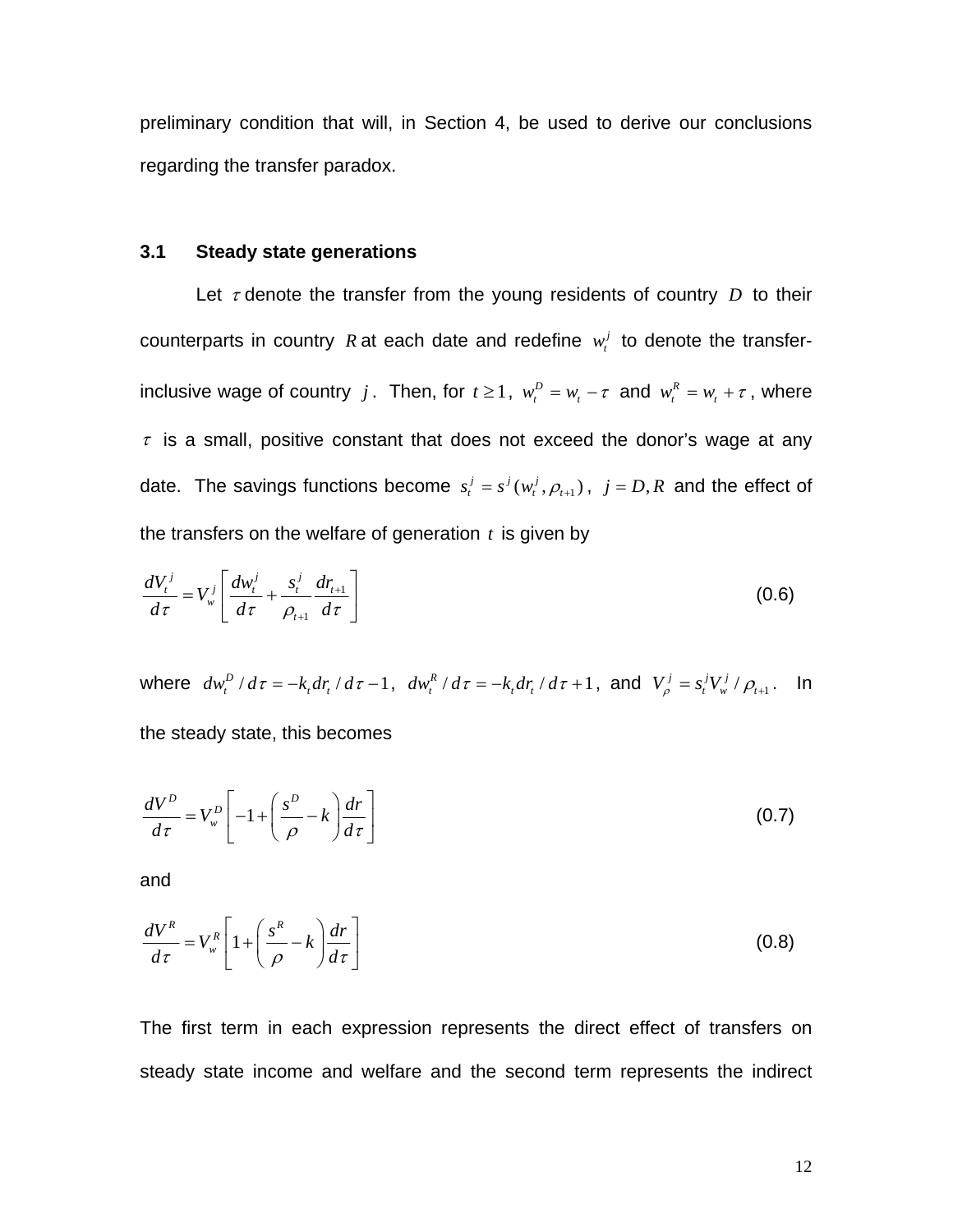effects of the transfer that are channeled through the changes in the intertemporal terms of trade.

<span id="page-13-2"></span><span id="page-13-1"></span>Differentiating [\(0.3\)](#page-11-0) now gives

$$
dr_{t+1} = -\frac{k_{t} f'' s_{w}}{1 + n - f'' s_{\rho}} dr_{t} - \frac{f'' \left(s_{w}^{D} - s_{w}^{R}\right)}{2 \left(1 + n - f'' s_{\rho}\right)} d\tau.
$$
 (0.9)

 $\left( s_{_{\rm w}}^{\it D} - s_{_{\rm w}}^{\it R} \right)$  is positive or negative as the donor or recipient has the respectively higher propensity to save from wages. In the steady state this becomes

$$
\frac{dr}{d\tau} = \frac{-f''\left(s_w^D - s_w^R\right)}{2\left(1 + n - f''s_\rho + kf''s_w\right)}\tag{0.10}
$$

The stability condition implies that the denominator is positive, and hence  $\frac{1}{2} \operatorname{sgn} dr/d\tau = \operatorname{sgn} (s_w^D - s_w^R)$ . Thus, the steady state interest rate is increased (decreased) by a transfer when the donor has a greater (lesser) propensity to save from wages than does the recipient. This is because such a transfer decreases (increases) the world supply of savings and also therefore world steady state capital accumulation.

To begin, we assume that  $\rho = 1 + n$ ; that is, that the steady state is that associated with the golden rule.<sup>[7](#page-13-0)</sup> There are two immediate implications. First, using [\(0.1\),](#page-10-0) it is straightforward to demonstrate that  $\frac{1}{2} dV^D/d\tau = -\frac{1}{2} dV^R/d\tau$ . In other words, at the golden rule, if the transfer improves welfare of the donor then it will necessarily worsen the welfare of the recipient. Second, since  $k = s/(1 + n)$ , [\(0.7\)](#page-12-0) can be written

<span id="page-13-0"></span><sup>-&</sup>lt;br>7  $\frac{7}{1}$  This (temporary) assumption is analytically convenient and facilitates a comparison of our results with those in the existing literature. We consider steady states away from the golden rule in Section 5.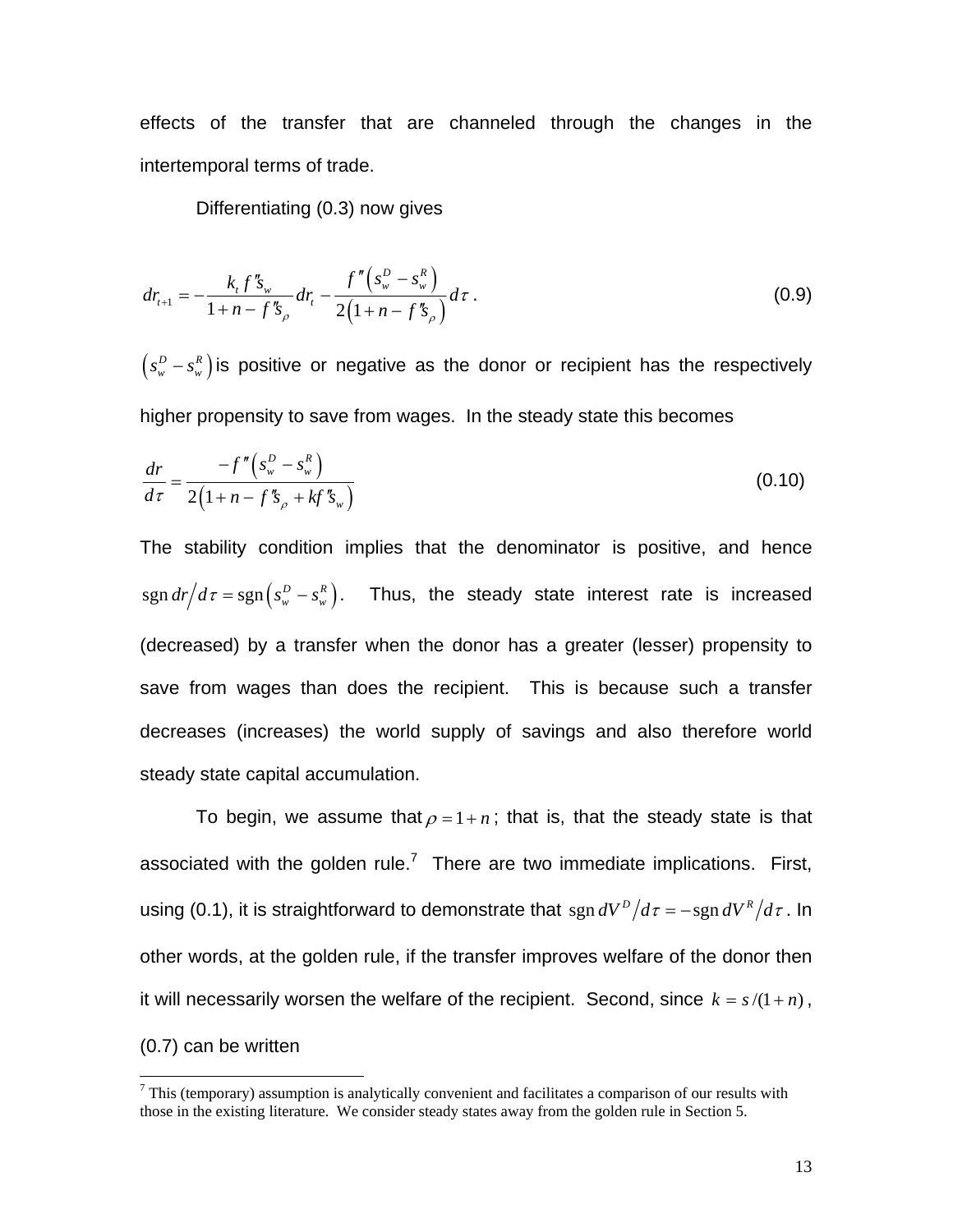<span id="page-14-0"></span>
$$
\frac{dV^D}{d\tau} = V_w^D \left[ -1 + \frac{1}{\rho} \left( \frac{s^D - s^R}{2} \right) \frac{dr}{d\tau} \right].
$$
\n(0.11)

Clearly, if  $sgn(s^D - s^R) = sgn(s_w^D - s_w^R)$ , then [\(0.11\)](#page-14-0) shows that the intertemporal welfare effect is always positive in the donor country. $8$  Also then, the intertemporal welfare effect is always negative in the recipient country. More particularly, regardless of the ranking of savings and savings propensities across countries, the intertemporal terms of trade effect always changes in favor of the transfer paradox.

How can this be explained? For insight, note that the market-clearing condition [\(0.1\)](#page-10-0) implies $(s^D/(1+n)-k) = -(s^R/(1+n)-k);$  the net foreign investment of the high-saving country will be equal in magnitude to, and of opposite sign from, the low-saving country. If, for example, the donor country has the higher average savings, it will be a net lender in the international capital market, whereas the recipient will be a net borrower. Under the same assumption, however, [\(0.10\)](#page-13-1) implies  $dr/d\tau > 0$ . In this case, the positive welfare effect described by [\(0.11\)](#page-14-0) is derived from the fact that the international lender is better off when there is an increase in the interest rate. Simultaneously, the recipient country, being an international borrower, will be worse off as a result of the increasing interest rate. If, on the other hand, the donor is the low saving country, it will then be the international borrower but this time [\(0.10\)](#page-13-1) implies  $dr/d\tau < 0$ . The positive effect on welfare reflects that the international borrower

l

<span id="page-14-1"></span><sup>&</sup>lt;sup>8</sup> The assumption that  $sgn(s^D - s^R) = sgn(s_w^D - s_w^R)$  is valid in the case of log-linear utility functions, for example.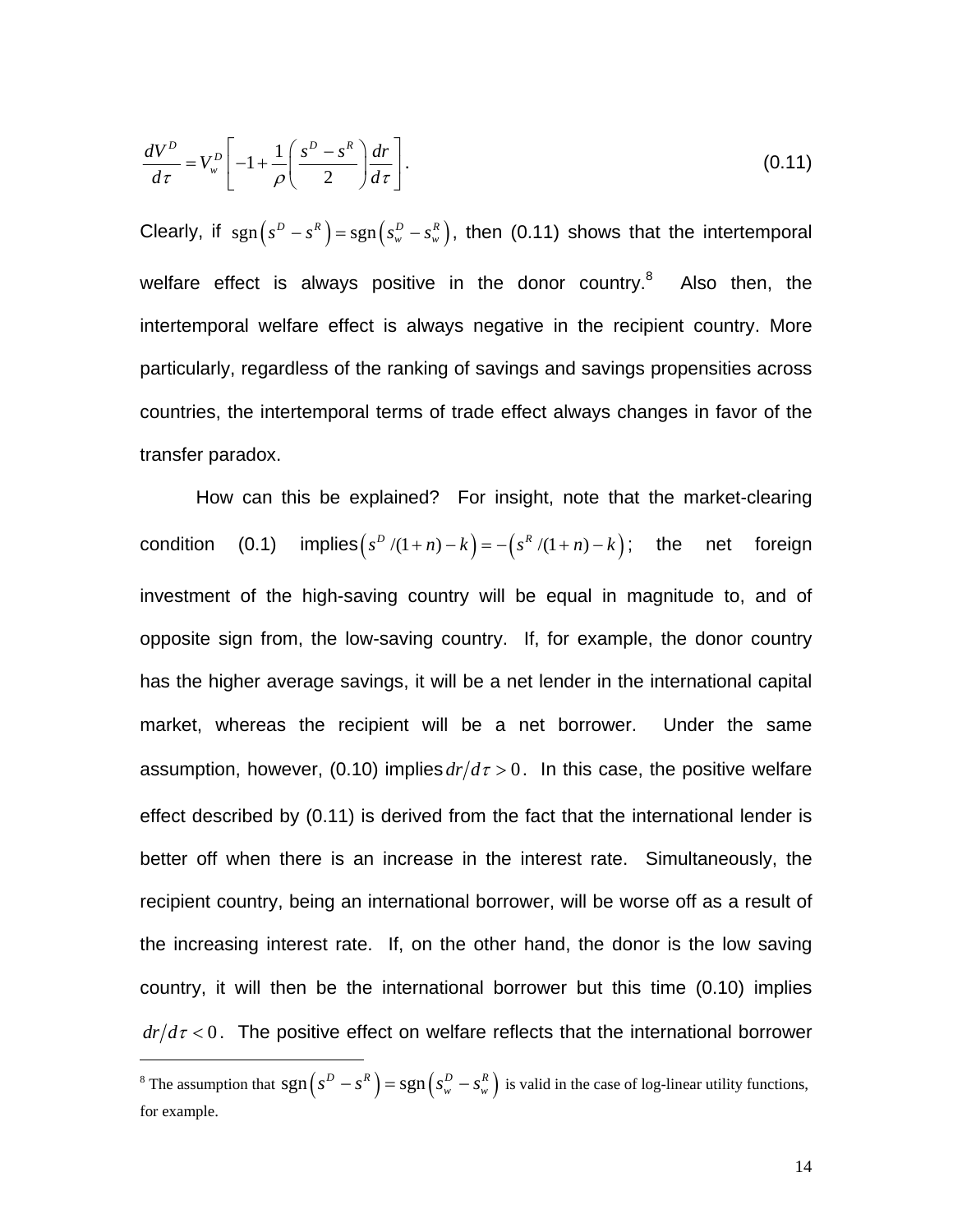benefits from a reduction in the interest rate. And, the recipient, being the international lender, experiences a decline in welfare as a result of the lower interest rate.

For the intertemporal terms of trade to move by an amount that is sufficient to generate the transfer paradox we must find conditions under which

<span id="page-15-0"></span>
$$
\frac{1}{\rho} \left( \frac{s^D - s^R}{2} \right) \frac{dr}{d\tau} > 1. \tag{0.12}
$$

Let  $\varepsilon$  denote the elasticity of substitution so that  $\varepsilon = -wr(kff'')^{-1}$ . Then, substitution into [\(0.2\)](#page-10-1) and [\(0.10\)](#page-13-1) respectively implies that

$$
H = \frac{wrks_w}{f\epsilon s + wrs_\rho}
$$

and

<span id="page-15-1"></span>
$$
\frac{dr}{d\tau} = \frac{1}{k} \left( \frac{s_w^D - s_w^R}{2s_w} \right) \left( \frac{H}{1 - H} \right) \tag{0.13}
$$

Using the latter expression in [\(0.12\),](#page-15-0) we are able to identify a sufficient condition under which the effects of the transfer on steady state welfare are paradoxical from the perspective of both the donor and recipient countries.

**Proposition 1:** Suppose the initial steady state is at the golden rule. If

1 2 八 2  $\left| \begin{array}{c} D \ -S^R \end{array} \right| \left| \begin{array}{c} S_w^D - S_w^R \end{array} \right|$  $w \mid \mathbf{^{35}w}$  $H > ss_w$   $s_s$   $s_w$   $+$   $\left( \frac{s^D - s^R}{s_w} \right) \left( \frac{s_w^D - s^R}{s_w} \right)$  $> ss_w \left[ ss_w + \left( \frac{s^D - s^R}{2} \right) \left( \frac{s_w^D - s_w^R}{2} \right) \right]^{-1}$ , then steady state welfare in the donor

country is improved by the transfer and steady state welfare in the recipient country is worsened.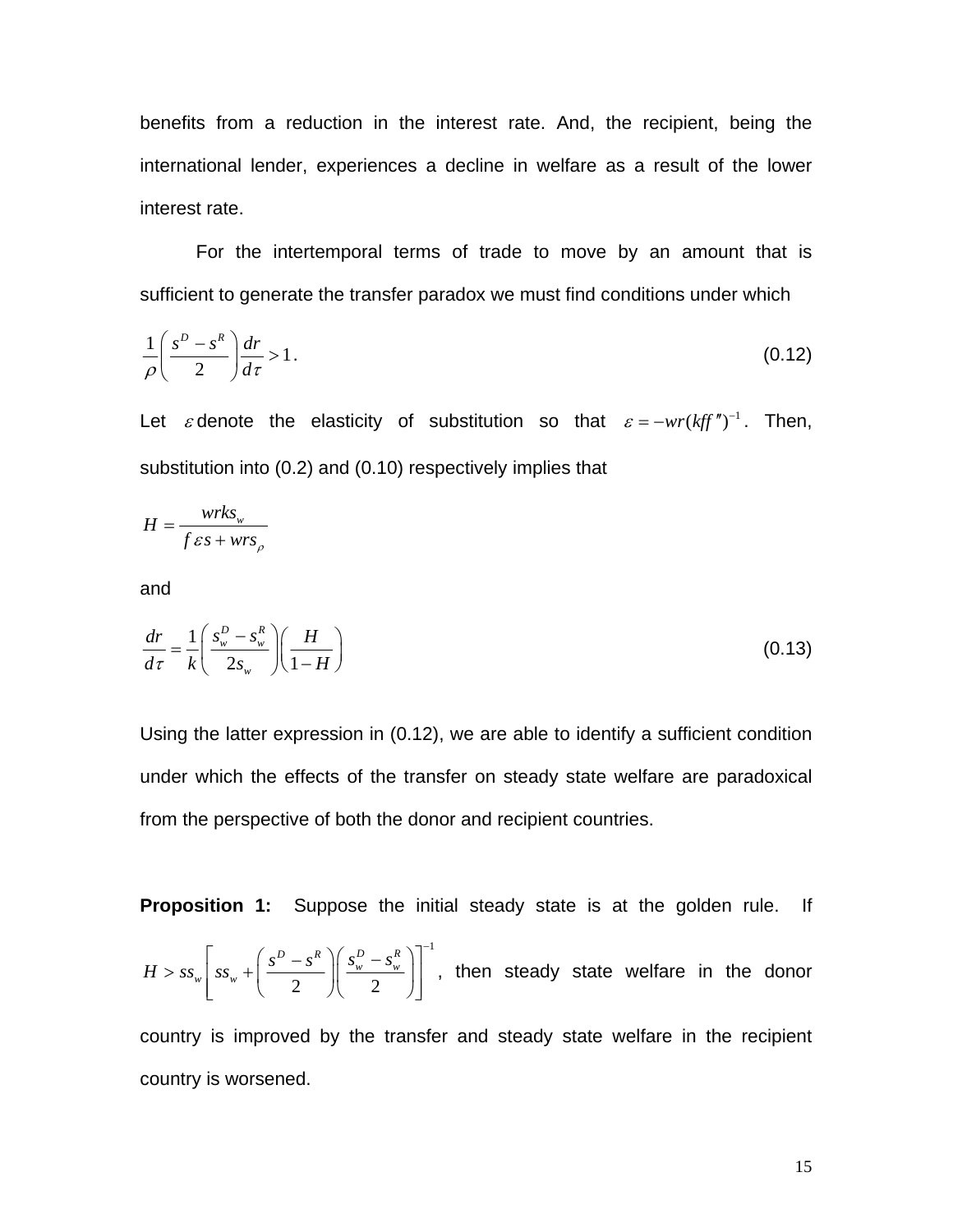#### **3.2 Initial young and old**

In the initial period, there is a fixed endowment of capital; consequently, regardless of the transfer,  $dw_1 = dr_1 = 0$ . Thus, the initial old of both countries are unaffected by the transfer and the initial effects fall upon generation 1. With  $dr_1 = 0$ ,  $dw_1^D = -d\tau$ ,  $dw_1^R = d\tau$  and [\(0.9\)](#page-13-2) gives

$$
\frac{dr_2}{d\tau} = \frac{-f''(k_2)\left(s_w^D - s_w^R\right)}{2\left(1 + n - f''(k_2)s_\rho\right)}
$$
(0.14)

Consider first the effects of the transfer on the initial young in the donor country. Under the stability assumption,  $\text{sgn } dr_2 / d\tau = (s_w^D - s_w^R)$ ; thus, the effect of the transfer on the interest rate at  $t = 2$  is positive when the donor has the higher savings propensity and negative otherwise.

The effect on the net wage, however, is always negative:  $dw_1^D/d\tau = -1 < 0$ . Thus, from the  $t = 1$  version of  $(0.6)$ , if the donor has the lower savings propensity then it is immediate that the welfare of generation 1 is reduced  $(dV_1^D < 0)$  by the transfer. Hence, there can be no transfer paradox from the perspective of the initial young in the donor country. Otherwise, if the donor has the higher savings propensity, then an increase in the interest rate works against the negative direct effect of the transfer, and the overall welfare effect is ambiguous.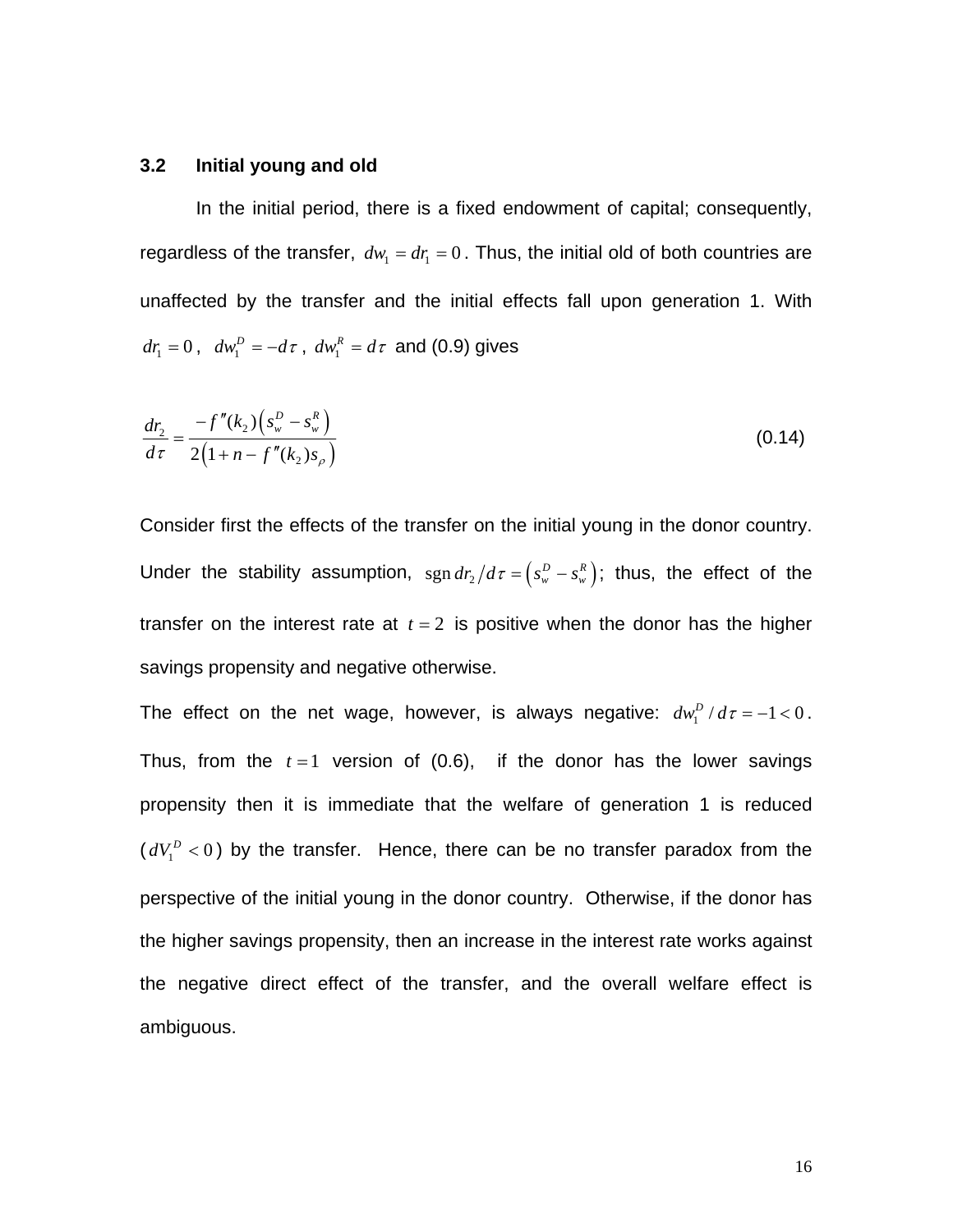To resolve this ambiguity, we use a first order Taylor approximation to linearize [\(0.3\)](#page-11-0) around the initial steady state. Expressed in terms of deviations from the initial steady state (for example, letting  $dr_{r+1} = r_{r+1} - r$ ), the approximation is given by  $dr_2 = \left\lfloor H\left(s_{_W}^D - s_{_W}^R\right)\right/2k\,s_{_W}\right\rfloor d\tau$  , where it should be recalled that  $\,\,d\mathbf{r_{_1}}=0$  . Thus, if the donor country is the high saving country, then the transfer improves the welfare of generation 1 in that country when

$$
\frac{dV_1^D}{d\tau} = V_w \left[ -1 + \frac{s^D H}{s} \left( \frac{s_w^D - s_w^R}{2s_w} \right) \right] > 0 \; ;
$$

that is, when

$$
\frac{s^D H}{s} \left( \frac{s_w^D - s_w^R}{2s_w} \right) > 1. \tag{0.15}
$$

A similar exercise from the perspective of the recipient implies that generation 1 in the recipient country experiences an unambiguous improvement in welfare  $\left(dV_{\text{\tiny I}}^{\text{\tiny R}}>0\right)$ when the donor is the high saver. If the donor is a low saver, however, then the transfer worsens the welfare of the same generation  $\left( dV_1^{\, R} < 0 \right)$  when

$$
\frac{-s^R H}{s} \left( \frac{s_w^D - s_w^R}{2s_w} \right) > 1. \tag{0.16}
$$

Putting these insights together, we have concluded that if the donor is the high saver and  $s^D H(s_w^D - s_w^R)/2ss_w > 1$ , then welfare effect of generation 1 in the donor country is paradoxical. However, under the same assumption, welfare of generation 1 in the recipient countries is improved by the transfer. If the donor is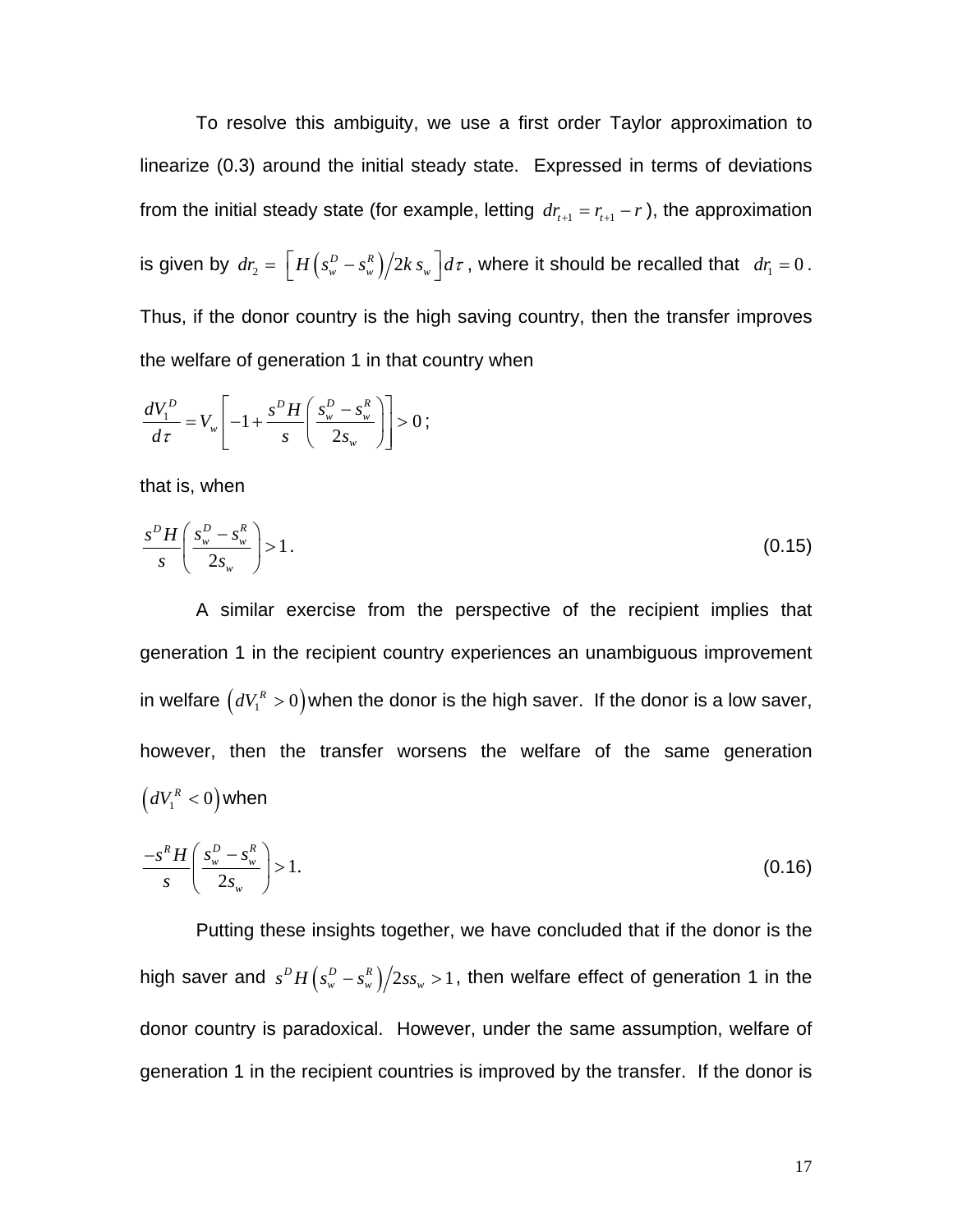the low saver and –  $s^R H ( s_w^D - s_w^R )/2ss_w > 1$ , then welfare of generation 1 in the recipient country is worsened by the transfer. Under the same assumption, the welfare of generation 1 in the donor country is also worsened. The conclusion to be drawn is that the effects of the transfer on welfare may be viewed as paradoxical from the perspective of generation 1 in at most one of the two countries.

**Proposition 2:** Suppose the initial steady state is at the golden rule. Then, if the donor is a high saver and  $H > 2ss_w / s^D \left( s_w^D - s_w^R \right)$ , then the welfare of generation 1 in the donor and recipient countries is improved by the transfer. If the donor is a low saver and  $H > -2ss_w / s^R \left( s_w^D - s_w^R \right)$ , then the welfare of generation 1 in both the donor and recipient countries is worsened by the transfer.

#### **3.3 Transitional generations**

<span id="page-18-1"></span><span id="page-18-0"></span>For  $t > 1$ , [\(0.6\)](#page-12-1) can be written

$$
dV_t^D = V_w^D \left[ -k_t dr_t + \frac{s_t^D}{\rho_{t+1}} dr_{t+1} - d\tau \right]
$$
 (0.17)

$$
dV_t^R = V_w^R \left[ -k_t dr_t + \frac{s_t^R}{\rho_{t+1}} dr_{t+1} + d\tau \right]
$$
 (0.18)

Recalling that  $\text{sgn} \, dr_2 / d\tau = \text{sgn} \left( s_w^D - s_w^R \right) / 2$ , it then follows from [\(0.9\),](#page-13-2) it follows that  $\text{sgn} \, dr_{t+1} = \text{sgn} \big( s_w^D - s_w^R \big) / 2$  for all  $t \geq 1$ . Thus, [\(0.17\)](#page-18-0) and [\(0.18\)](#page-18-1) are of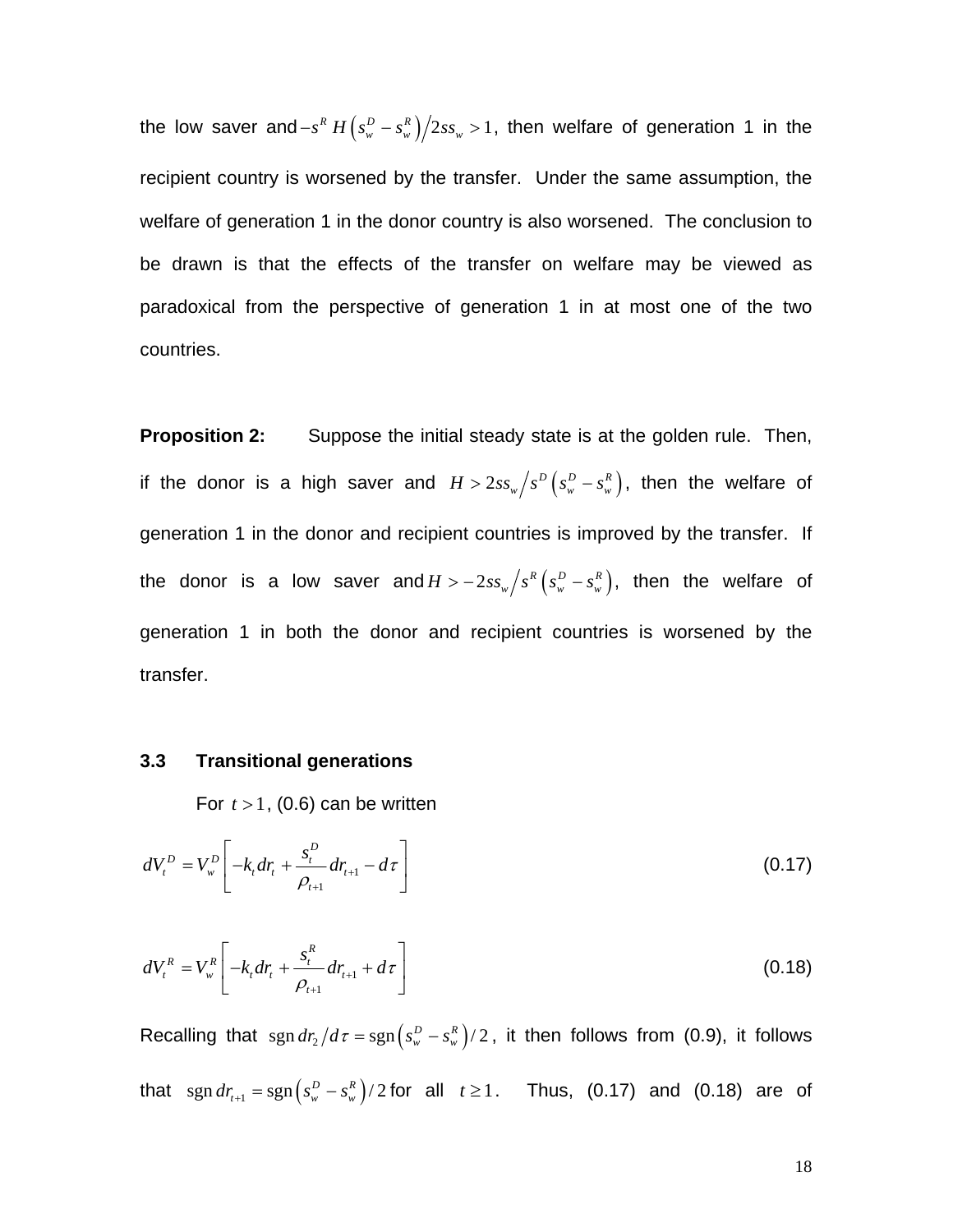ambiguous sign as are the welfare effects for all subsequent generations in the donor and recipient countries.

To resolve the ambiguity in sign, we again utilize a first order Taylor expansion of [\(0.3\)](#page-11-0) around the initial steady state and express the result in terms of deviations from the initial steady state. We obtain a first order difference equation,  $dr_{t+1} = Hdr_t + \left(H\left(s_w^D - s_w^R\right)\middle/2ks_w\right) d\tau$ , whose definite solution is  $(dr_{\rm i} - dr)H^{t-1} + dr$ . With 0  $dr_i = (dr_i - dr)H^{i-1} + dr$ . With  $0 < H < 1$ , the path is non-oscillatory and convergent. With  $dr_i = 0$ , we can write  $dr_i = (1 - H^{t-1})dr$ , which again implies that interest rate changes will be positive and increasing over time when the donor has the higher propensity to save from wages, but will be negative and decreasing when the recipient has the higher propensity to save. For generations  $t > 1$  in the donor country,  $(0.17)$  can then be expressed by

$$
dV_t^D = V_w^D \left[ \left( -k(1 - H^{t-1}) + \frac{s^D}{\rho} (1 - H^t) \right) dr - d\tau \right]
$$

in the neighborhood of the steady state. From this expression and [\(0.10\)](#page-13-1) it is possible to show that, if the donor is the high saver and  $s^D H/s > 1$ , then 1  $dV_t^D < dV_{t+1}^D$  for  $t \geq 1$ . Also, similar procedures conducted from the perspective of the recipient yields the corresponding result that if the donor is the high saver then in the vicinity of the golden rule then  $dV_t^R > dV_{t+1}^R$  $dV_t^R > dV_{t+1}^R$  for  $t \ge 1$ . Both results follow from the status of the country in the international capital market and the associated movements in the interest rate discussed above over time.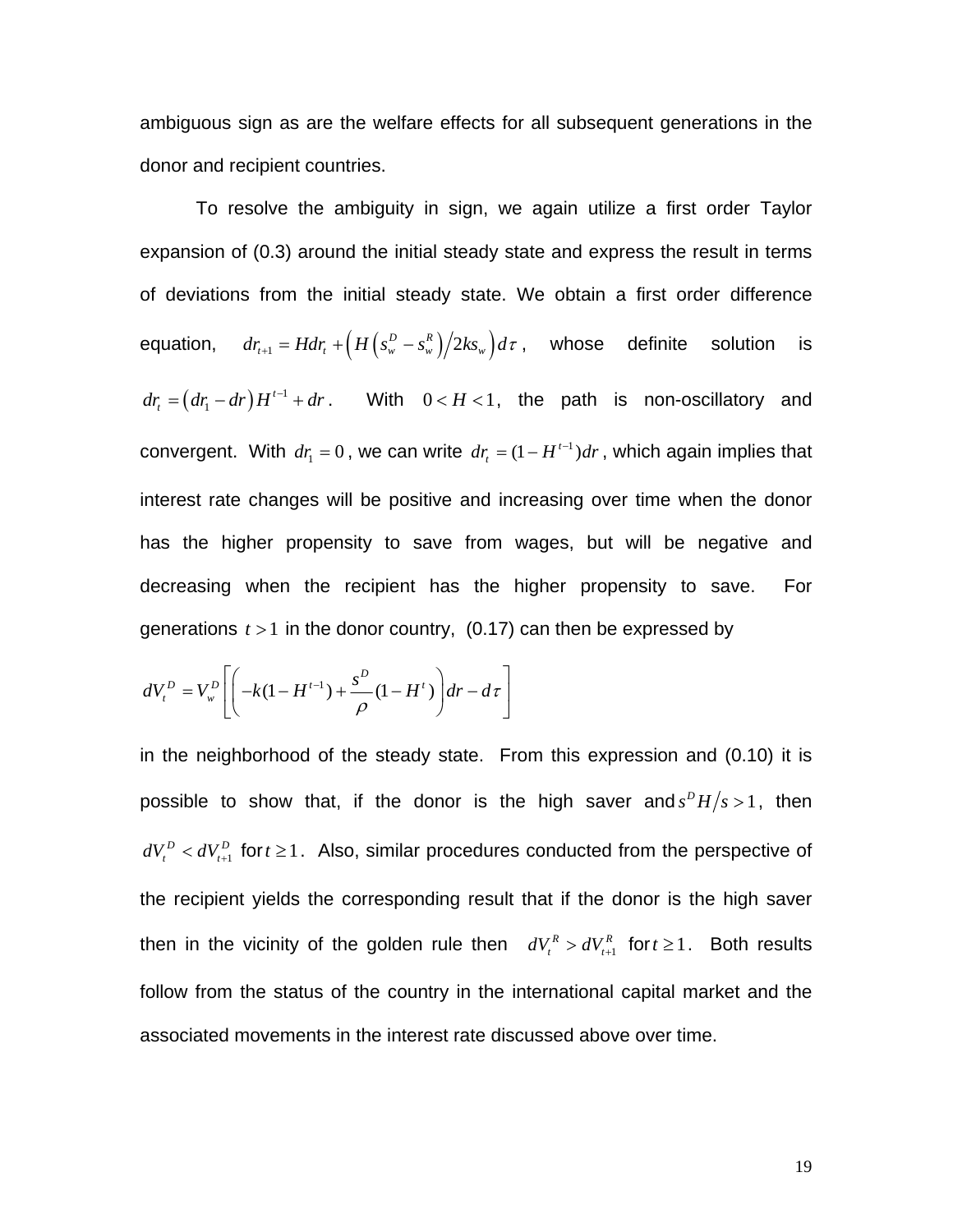To sum this discussion, as well as a similarly constructed argument that instead assumes that the donor is the low-saving county, we have the following proposition.

**Proposition 3** Suppose the initial steady state is at the golden rule. Then, if the donor is the high saver and  $H > s/s^D$  or, if the donor is the low saver and  $H > s/s^R$ , then the effect of a permanent transfer on the welfare of the donor country is increasing over time, whereas it is decreasing over time for the recipient country.

#### **4. Discussion**

In this section, we summarize the effects of the transfer on the various generations in both countries and discuss implications regarding the occurrence of a transfer paradox.

We begin by noting that the sufficient conditions identified by Proposition 2 are stronger than the conditions identified by Propositions 1 and 3.

**Corollary** If the donor is the high saver and  $H > 2ss_w / s^D (s_w^D - s_w^R)$ , then

$$
H > s/s^D \text{ and } H > ss_w \left[ ss_w + \left( \frac{s^D - s^R}{2} \right) \left( \frac{s_w^D - s_w^R}{2} \right) \right]^{-1}.
$$
 If the donor is the low saver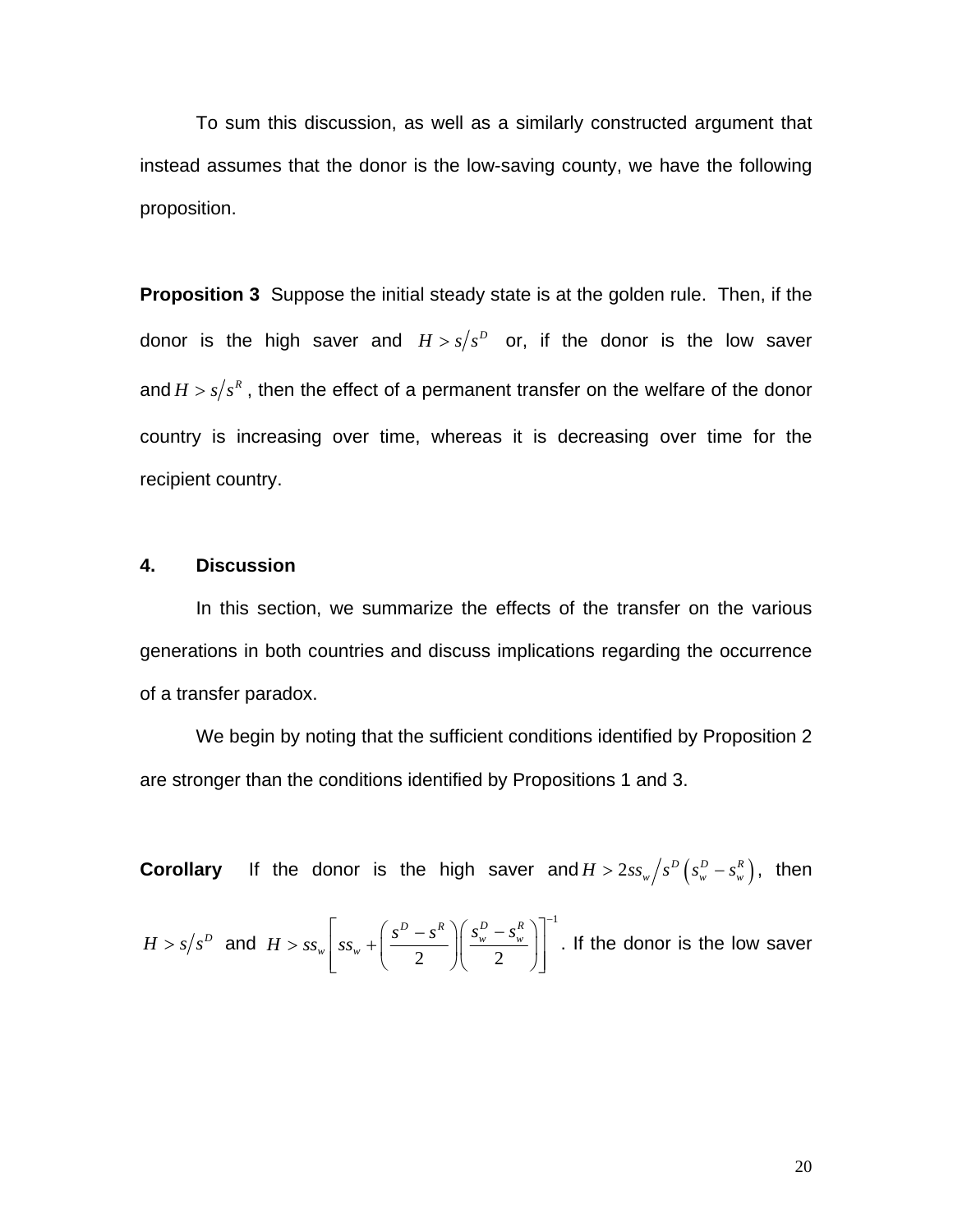and 
$$
H > -2ss_w \left(s_w^R \left(s_w^D - s_w^R\right)\right)
$$
, then  $H > s \left(s_w^R\right)$  and   
 $H > ss_w \left[ss_w + \left(\frac{s^D - s^R}{2}\right) \left(\frac{s_w^D - s_w^R}{2}\right)\right]^{-1}$ .

Thus, if the donor is the high saver and  $H > 2ss_w \big/s^D \left(s_w^D - s_w^R\right)$ , then  $1$  steady state,  $0 < dV_1^D < dV_2^D < ... dV_t^D < dV_{t+1}^D ... < dV^D$  and  $dV_1^R > dV_2^R > ... dV_t^R$ Propositions 1, 2 and 3 together imply that in the vicinity of the golden rule  $>0$   $>$   $dV_{T+1}^R...$   $>$   $dV^R$  . The transfer improves welfare of all generations in the donor country and worsens welfare of late generations in the recipient country. Thus, the donor's experience is paradoxical at every date, whereas the recipient's welfare effect is paradoxical only in the latter periods.

The first result reflects the status of the donor as a lender and the steady rise in the world interest rate. If welfare improves for the initial young in the high saving donor/lender country, then it is improved at every date including the steady state. Moreover, the welfare gain is increasing in each period and the largest welfare gain belongs to the steady state generations, where the increase in the interest rate is maximized. The second result reflects the status of the recipient as an international borrower. Initially, generations in the recipient country are better off as a direct result of the transfer but the welfare effect is decreasing over time and eventually becomes negative. As the debtor, the rising interest rate erodes welfare until eventually the associated (negative) effect outweighs the direct benefits of the transfer.

<sup>&</sup>lt;sup>9</sup> The proof of Corollary 1 is entirely algebraic and is therefore left to the interested reader.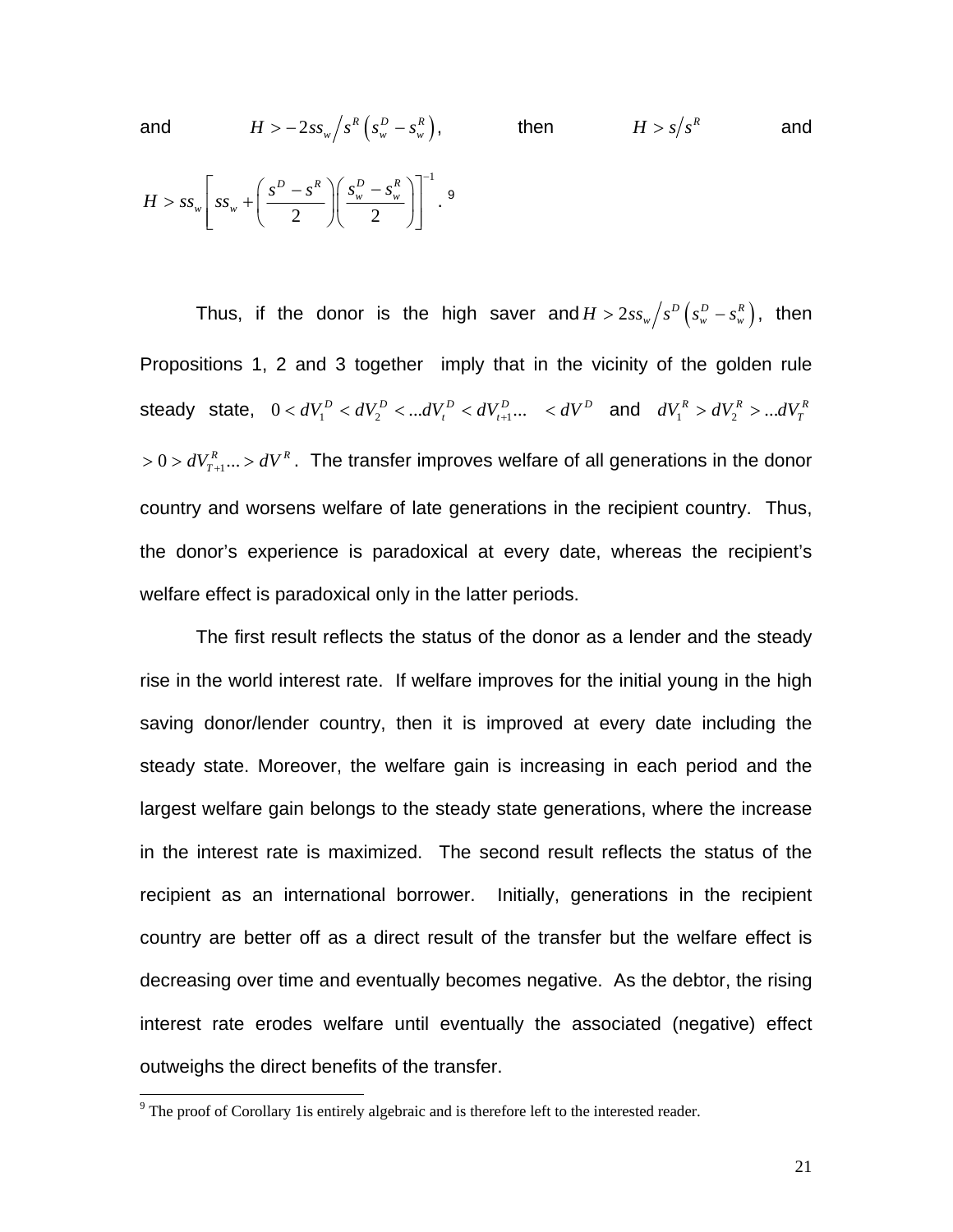If, instead, the donor is a low saver and  $H > -2ss_w / s^R \left( s_w^D - s_w^R \right)$ , then it can be shown that in the vicinity of the golden rule,  $dV_1^D < ... < dV_T^D < 0 < dV_{T+1}^D ... < dV^D$  and  $0 > dV_1^R > dV_2^R > ... dV_T^R > dV_{T+1}^R ... > dV^R$ . The transfer worsens the welfare of all generations in the recipient country and improves welfare for the latter generations in the donor country. Thus, the recipient's experience is paradoxical at every date, whereas the donor's welfare is affected paradoxically only for the latter periods.

The interpretation is, of course, analogous to the previous case. Here, the donor is a borrower facing an interest rate that is decreasing over time, with a benefit that eventually exceeds the direct cost of the transfer payment. Also, the welfare loss experienced by the recipient in the first period is exacerbated at each subsequent date due to the fact that it is a lender facing a declining rate of interest.

We now summarize the findings of this section with the following proposition.

**Proposition 4:** Suppose the initial steady state is at the golden rule. If the donor is the high saver and  $H > 2 s s_w \big/ s^D \left( s_w^D - s_w^R \right)$ , then the welfare of all and  $H > -2ss_w/s^R(s_w^D-s_w^R)$ , then the welfare of all generations in the recipient generations in the donor country and the early generations in the recipient country is improved by a permanent transfer, whereas the welfare of the late generations in the recipient country is worsened. If the donor is the low saver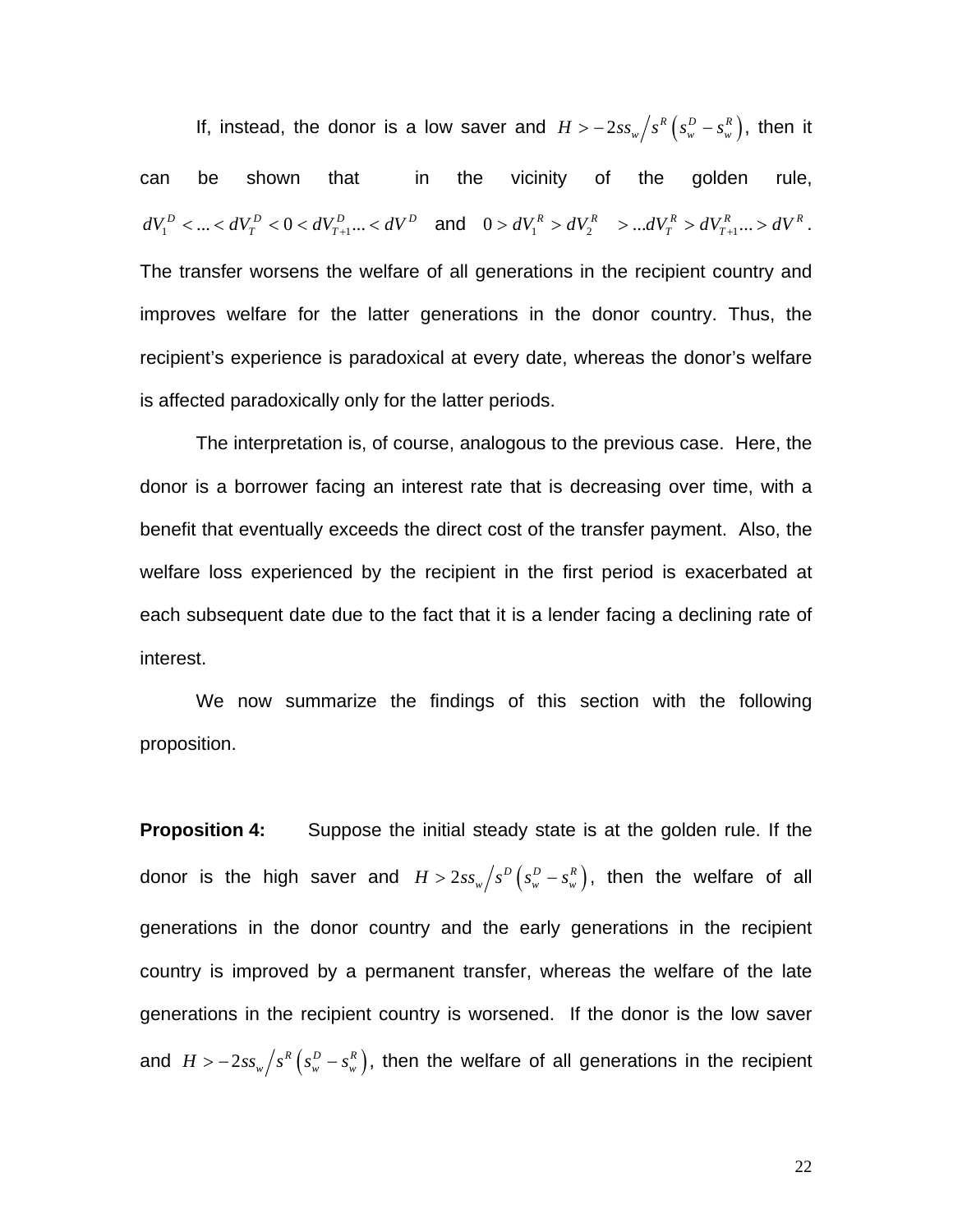country and the early generations in the donor country is worsened by a permanent transfer, whereas the welfare of the late generations in the donor country is improved.

It might be useful, in interpreting Proposition 4, to introduce the notion of a weak and strong version of the transfer paradox. Suppose a weak transfer paradox is said to occur at a point in time when *either* generation in the donor or the recipient country experiences a paradoxical welfare effect. And, a strong transfer paradox is said to occur at a point in time when the welfare effects of *both* the donor and the recipient countries are paradoxical. Then, Proposition 4 implies that, regardless of assumption regarding the ranking of savings propensities for the two countries, there are conditions under which the early periods are characterized by the weak transfer paradox and the late periods by a strong transfer paradox. The overriding conclusion is therefore that there are sufficient conditions under which some version of the transfer paradox applies at every date in the transition to a steady state.

It is possible to say more about the condition of Proposition 4 and the circumstances under which the transfer paradox will arise. If the donor is the high saving country then, recalling the definition of *H* , the condition can be rewritten as

$$
\varepsilon < \left(\frac{s^D}{s}\frac{\left(s_w^D - s_w^R\right)/2}{s_w}\right) \frac{rk}{w + rk} \eta_{sw} - \frac{w}{w + rk} \frac{r}{\rho} \eta_{sp}
$$
(0.19)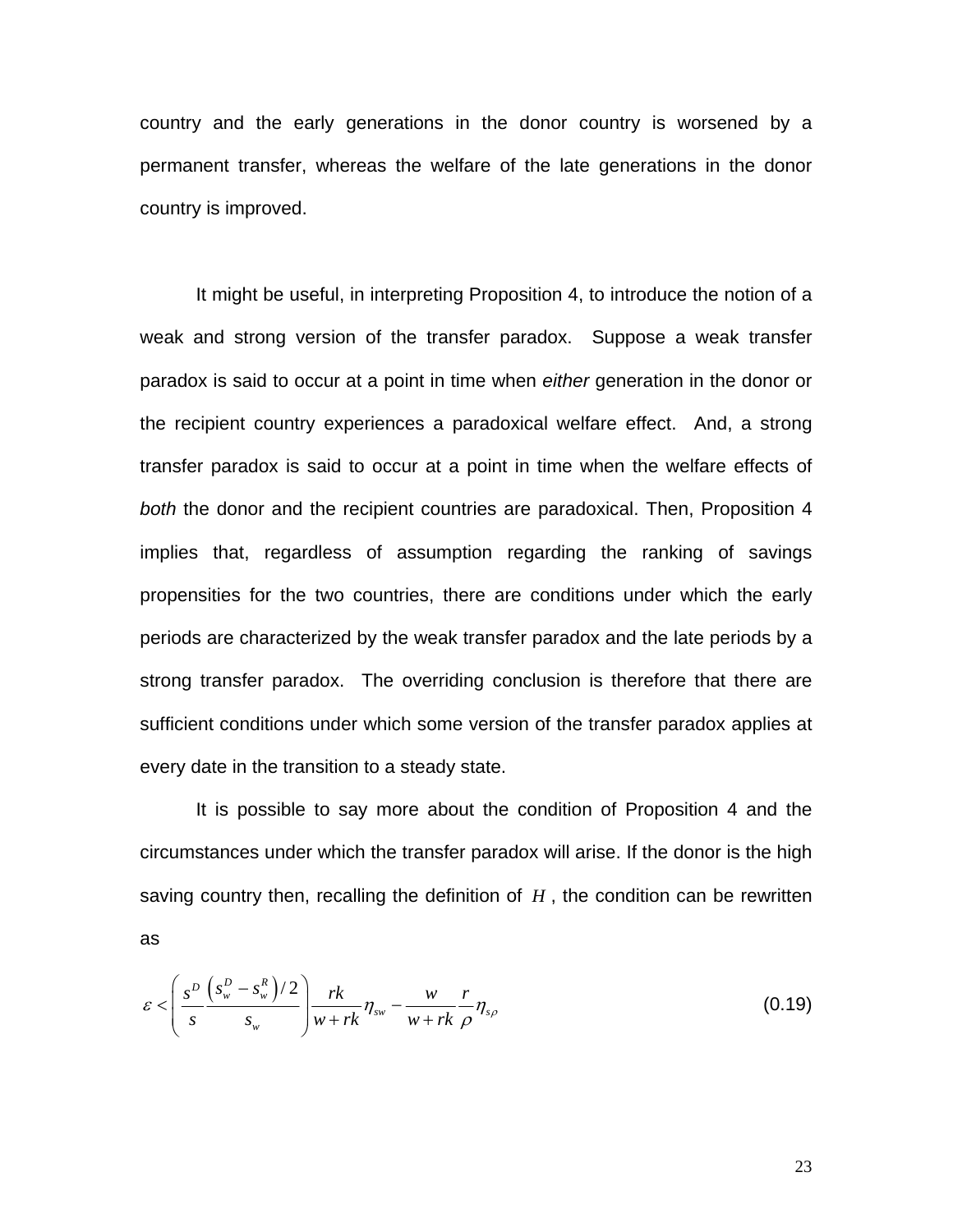where  $\eta_{sw} \equiv ws_w / s$  and  $\eta_{sp} \equiv \rho s_p / s$ . Thus, the elasticity of substitution cannot be too large for the transfer paradox to arise. However, the condition for local stability,  $H < 1$ , also places restrictions on the elasticity of substitution. From [\(1.20\)](#page-24-0) we require

<span id="page-24-0"></span>
$$
\left(\frac{rk}{w+rk}\right)\eta_{sw} - \left(\frac{w}{w+rk}\right)\frac{r}{\rho}\eta_{s\rho} < \varepsilon \tag{0.20}
$$

so the stability requirement implies that the elasticity of substitution cannot be too small. These two conditions thus give an upper and lower bound for the elasticity of substitution,<sup>10</sup> from which it is clear that the range of elasticities that yield the transfer paradox is nonvacuous when

$$
\frac{s^D}{s} \frac{\left(s_w^D - s_w^R\right)}{2s_w} > 1.
$$
\n(0.21)

Had we instead assumed that the donor is the low saving country, then the range of elasticities would be nonvacuous if

$$
-\frac{s^R}{s}\frac{\left(s_w^D-s_w^R\right)}{2s_w}>1
$$

In either case, this requires the two countries to have different savings and savings propensities, as should be intuitively obvious. As noted above, the transfer paradox described by Proposition 4 does not require a particular ranking of savings and savings propensities—either the donor or the recipient could be the high-saving country. However, it is now evident that the larger is the

<span id="page-24-1"></span> $10$  The condition on the elasticity of substitution becomes parametric when the production function is CES.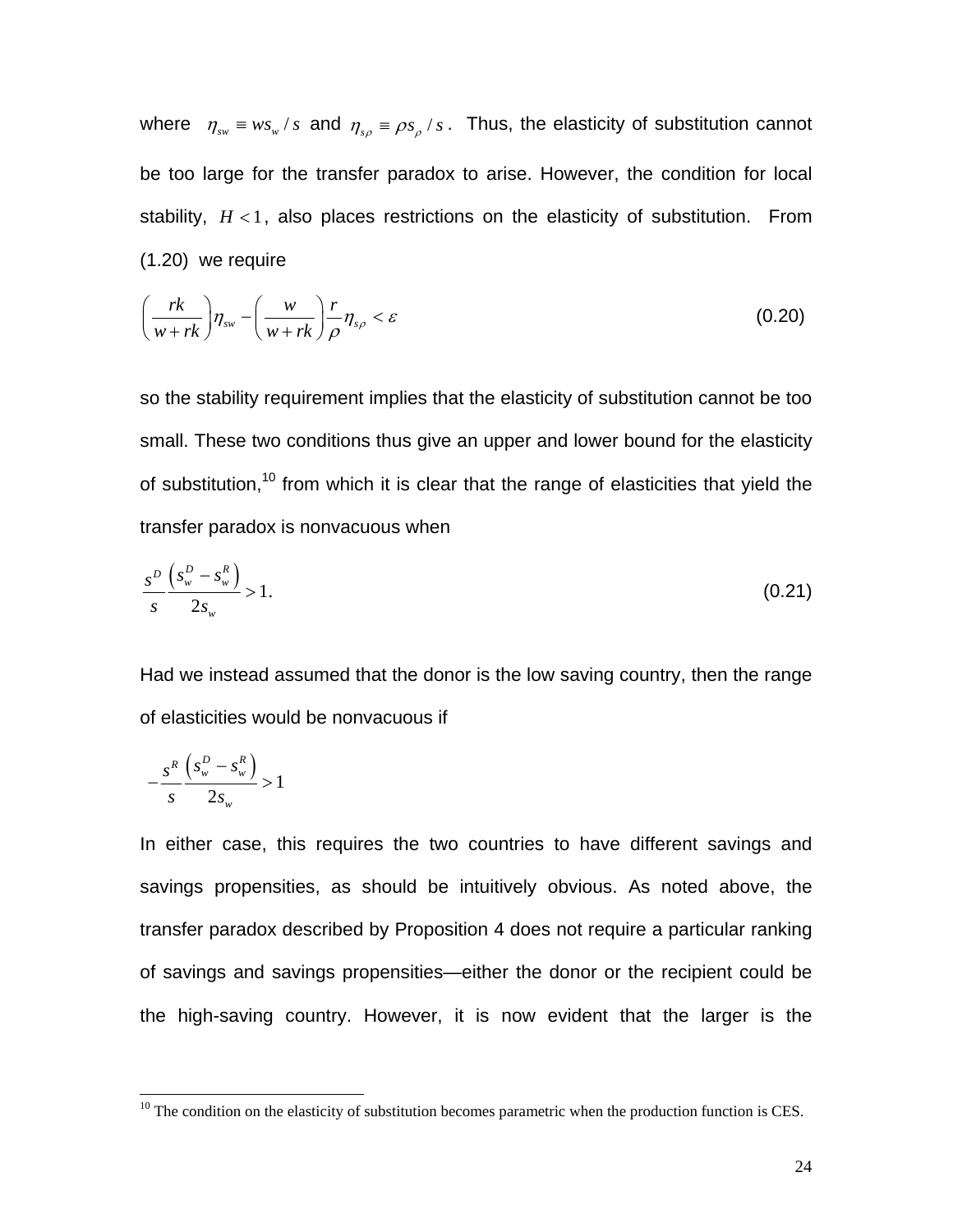difference in savings and/or savings propensities, the wider is the range of elasticities that are compatible with the transfer paradox.

**Proposition 5:** Suppose the initial steady state is at the golden rule. For intermediate values of the elasticity of substitution, the transition path arising from a permanent transfer may be characterized by a weak transfer paradox in the early periods and a strong transfer paradox in the late periods and steady state, regardless of the ranking of savings rates across countries.

#### **5. Transfers and dynamic efficiency**

Having demonstrated that the transfer paradox may arise at the golden rule, we now explore the effects of initial steady states away from the golden rule. For expedience, we confine our discussion to the welfare effects implied for the steady state generations. To begin, it is helpful to recognize the following decomposition of the steady state intertemporal effect,  $11$ 

<span id="page-25-1"></span>
$$
\left(\frac{s^{j}}{\rho}-k\right)\frac{dr}{d\tau}=\frac{1+n}{\rho}\left(\frac{s^{j}}{1+n}-k\right)\frac{dr}{d\tau}+k\left(\frac{n-r}{\rho}\right)\frac{dr}{d\tau},
$$
\n(0.22)

and also the fact that  $dr/d\tau$  (as given by [\(0.13\)\)](#page-15-1) is unaffected by the consideration of dynamic efficiency.

At the golden rule,  $\rho = 1 + n$ , or equivalently,  $r = n$ . This reduces the intertemporal effect to the first term in the decomposition. This is the case described thus far in the paper (and is an ex post justification for the discussion

<span id="page-25-0"></span><sup>&</sup>lt;sup>11</sup> To derive this expression, factor out  $\rho^{-1}$ , add and subtract *nk* inside the bracket, and then rearrange terms.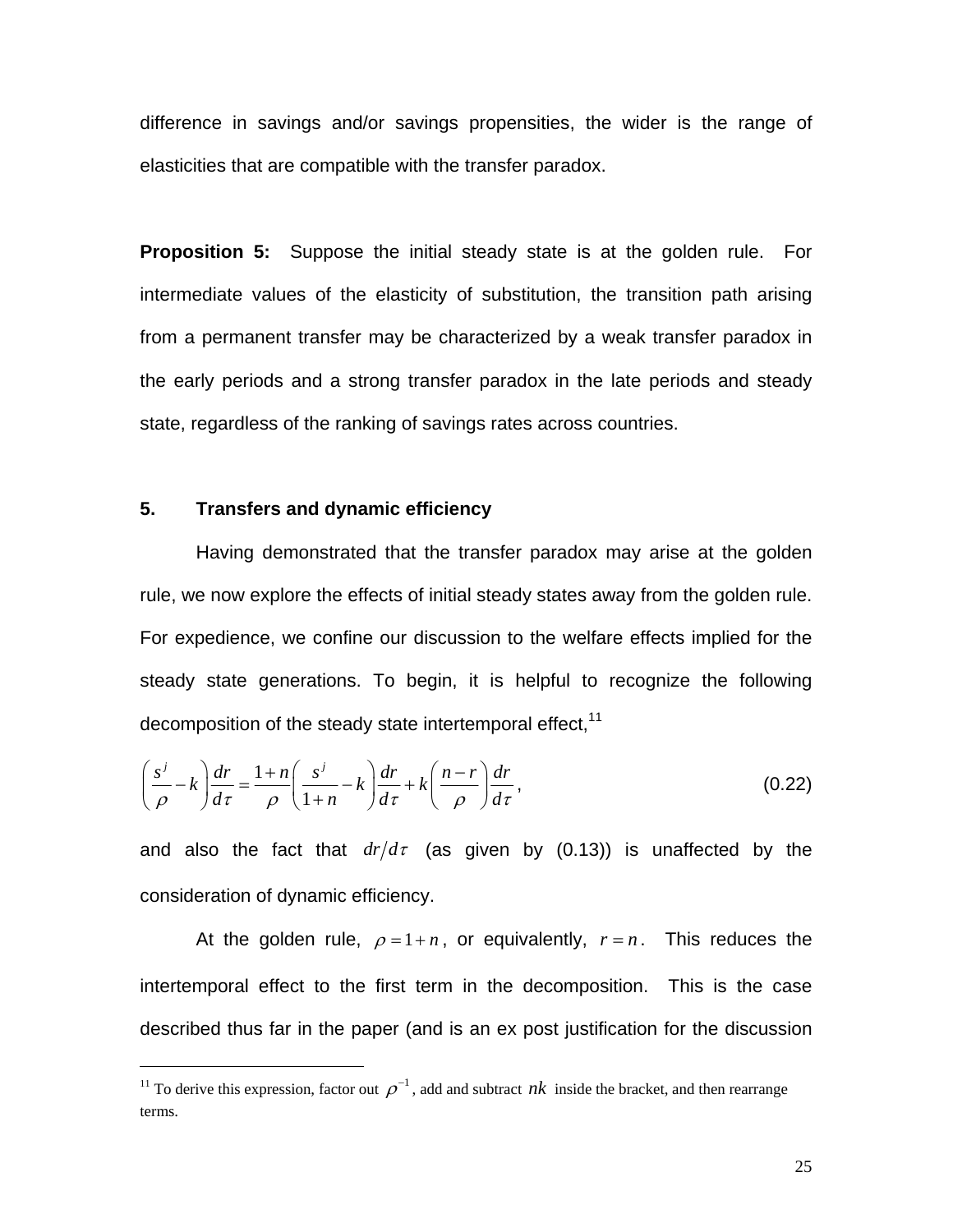in Section 3.1). Assuming that the conditions for the golden rule transfer paradox are met, we explore the implications of introducing  $\rho \neq 1+n$ .

 When the initial steady state is away from the golden rule, both terms in [\(0.22\)](#page-25-1) are affected. Upon substitution of [\(0.1\)](#page-10-0) and [\(0.13\),](#page-15-1) the effect of dynamic (in)efficiency on the first term in the decomposition becomes clear:

$$
\frac{1+n}{\rho} \left( \frac{s^D}{1+n} - k \right) \frac{dr}{d\tau} = \frac{1+n}{\rho} \left( \frac{s^D - s^R}{2s} \right) \left( \frac{s_w^D - s_w^R}{2s_w} \right) \left( \frac{H}{1-H} \right) \tag{0.23}
$$

Thus, dynamic inefficiency, or  $\rho < 1+n$ , increases the magnitude of this term relative to its golden rule value without changing its sign, whereas dynamic efficiency,  $\rho > 1 + n$ , decreases the magnitude. Thus, via this term, dynamic inefficiency improves the prospects for a paradoxical steady state welfare effect and dynamic efficiency worsens prospects for paradoxical effects.

The second term in [\(0.22\)](#page-25-1) becomes nonzero when initial steady states are away from the golden rule. Other things equal, this term will be opposite in sign for an initial steady state that is dynamically efficient in comparison to one that is dynamically inefficient. Either way, an important characteristic of this term is that it has a common effect on the donor and recipient alike; thus, via this term, the interest rate change will either improve the welfare of the donor and recipient, or, it will worsen the welfare of both. This reflects the movement in the world interest rate either closer to, or further from, its golden rule value and will weaken the prospect for a paradoxical welfare effect for one of the two countries.

We next summarize these effects using an example. Consider a transfer from a high-saving donor to a low-saving recipient. The transfer will reduce world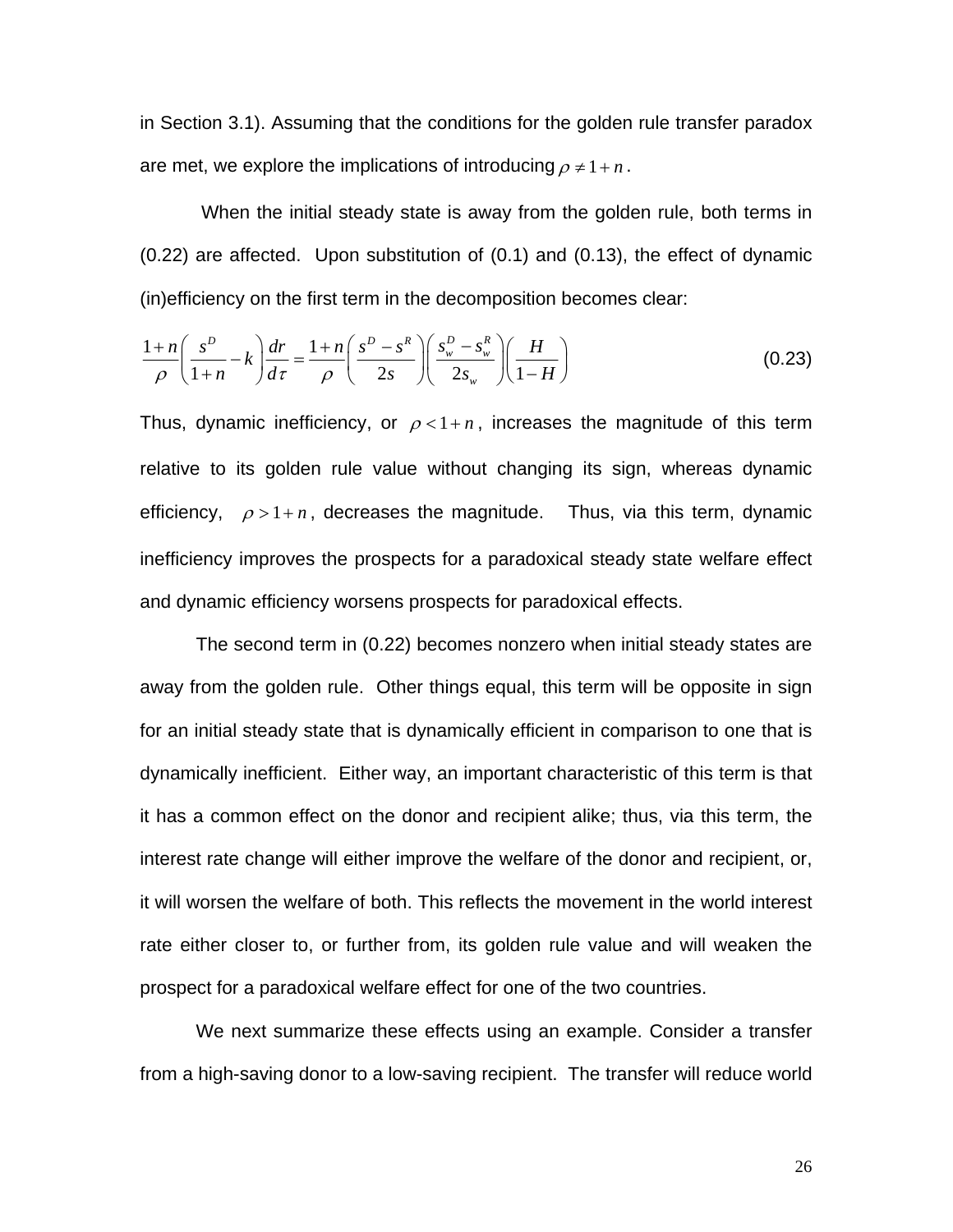steady state capital accumulation and increase the interest rate. If the initial steady state is above that of the golden rule, then  $n > r$  and the steady state is dynamically inefficient. As noted, the effect described by the first term in [\(0.22\)](#page-25-1) is intensified and thus independently increases the possibility of a strong transfer paradox. The second term introduces an additional positive effect on welfare in both countries. For the donor, both terms reflect an increase welfare above and beyond that discussed in the golden rule case, thus ensuring a paradoxical welfare effect. For the recipient, the two terms instead imply conflicting effects, and the overall welfare change is now ambiguous. Thus, with the introduction of dynamic inefficiency, the possibility of a strong transfer paradox remains. Moreover, in cases where the strong paradox does not obtain, there will instead be a weak transfer paradox characterized by a welfare-improvement in both countries.

If the initial steady state is instead dynamically efficient—that is, if  $n < r$ , the same transfer would weaken the intensity of the first term without changing its sign, and, introduce an additional negative welfare effect common to both countries. Overall, the welfare effects are now ambiguous for the donor and unambiguously negative for the recipient. Thus, the implications for the transfer paradox are symmetric to those above. The strong transfer paradox cannot be ruled out by dynamic efficiency, and, when it does not obtain, a weak transfer paradox characterized by mutual welfare deterioration will arise.

 To sum, even when initial steady states are away from the golden rule, the possibility of the strong transfer paradox cannot be ruled out on theoretical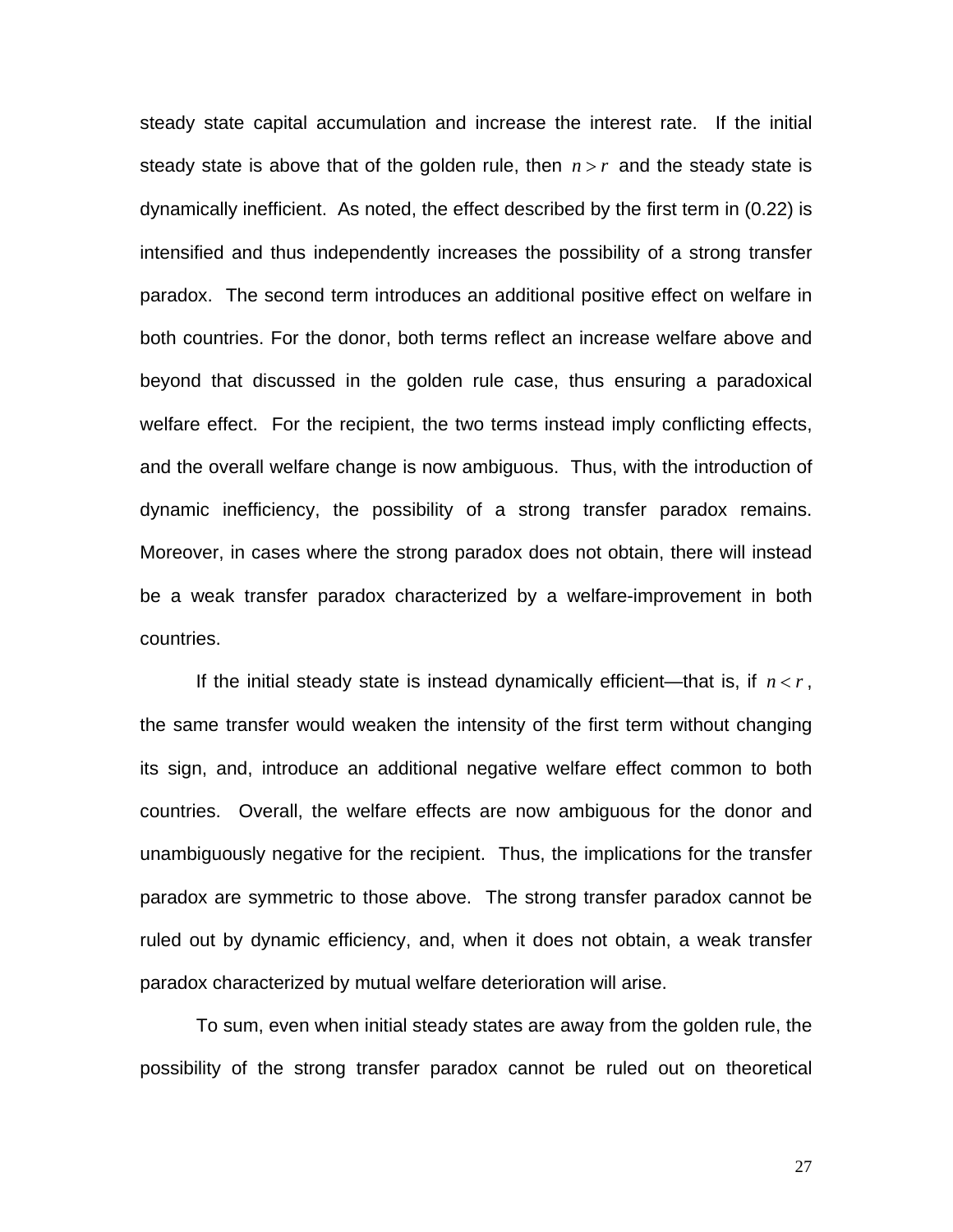grounds. However, the additional effect introduced by the movement of the world capital-labor ratio either towards or away from the golden rule, generates either a mutual welfare improvement or deterioration for the two countries, either of which tend to decrease prospects for the strong paradox and lend support to the weak version of the transfer paradox.<sup>12</sup>

#### **6. A parametric example**

We now demonstrate our results concerning the transfer paradox using a parameterized version of the model. However, as there is no convincing evidence that actual economies operate at or beyond the golden rule (see Abel et al (1989)), we will confine our attention to a case involving an initial steady state that is dynamically efficient. As noted above, relative to an initial steady state at the golden rule capital-labor ratio, this assumption tends to work against the strong version of the transfer paradox, and in favor of the weak transfer paradox. Also, this assumption implies that the steady state welfare effects cannot be identified via the sufficient conditions identified by the propositions, but rather must be derived from the more general welfare expressions, [\(0.7\)](#page-12-0) and [\(0.8\).](#page-12-2) Our example highlights that, under different specifications of the saving rate, both strong and weak versions of the transfer paradox may arise.

<span id="page-28-0"></span> $12$  These arguments can be made explicit. The transfer under consideration improves the donor's welfare (and worsens the recipient's welfare) in a steady state away from the golden rule when (0.22) exceeds 1. Now, (0.13) implies that  $\left[ k(n-r)/\rho \right] \left( dr/d\tau \right) = \left[ \left( n-r \right) / \rho \right] \left[ \left( s_w^D - s_w^R \right) \middle/ 2s_w \right] \left( H/1 - H \right)$ . Together with(0.23), the inequality becomes  $H\left[1+\left[\left(s_w^D-s_w^R\right)/2s_w\right]\left((1+n)s^D\left/\rho s-1\right)\right]\right]>1$ . Clearly,  $\rho > 1 + n$  works against the transfer paradox but is not by itself enough to negate the inequality. Similarly, it can be shown that  $\rho < 1 + n$  is not sufficient to negate the possibility of the recipient being worse off.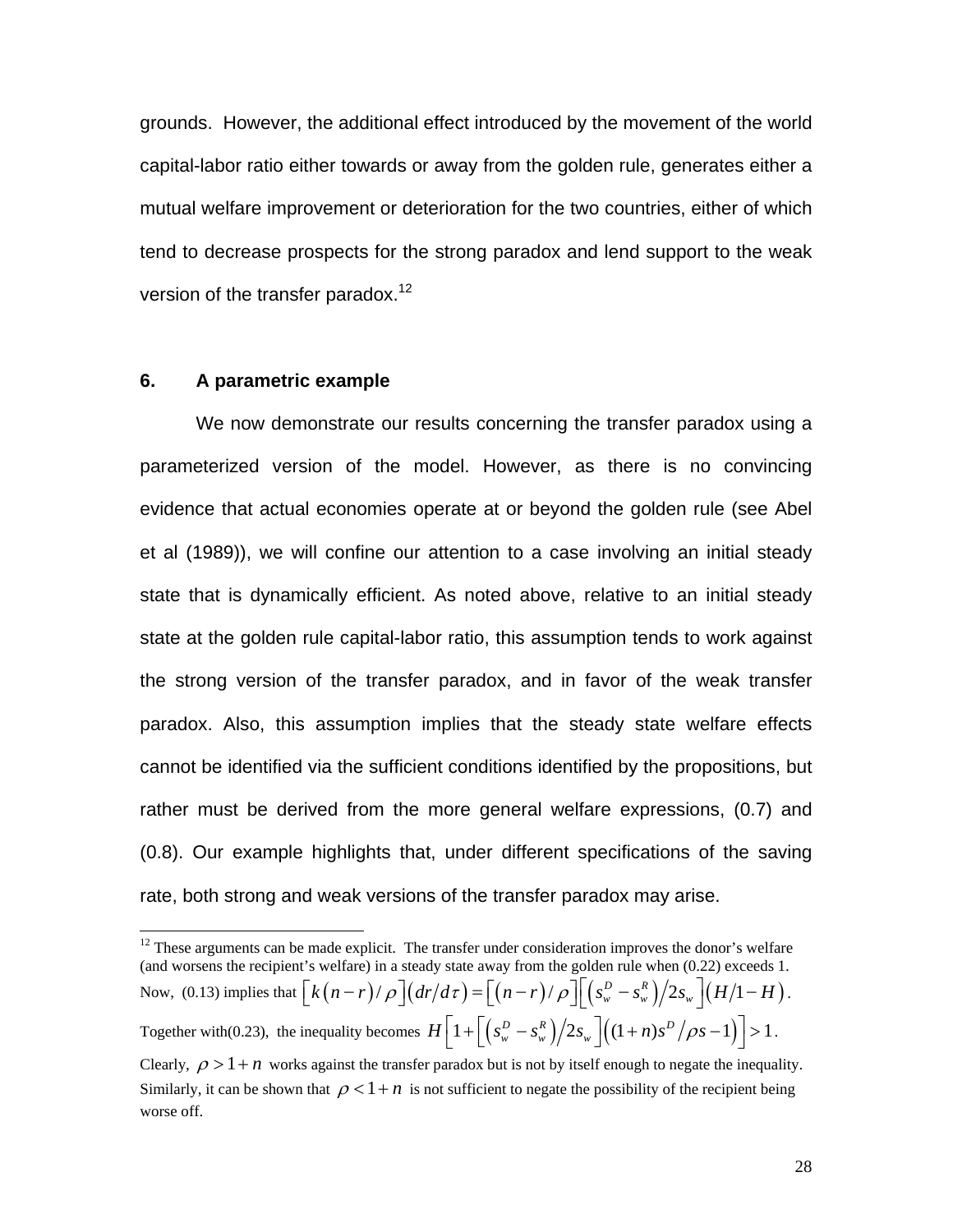Assume that the preferences of a resident of country  $j, j = D, R$ , are given by  $U(c_t, d_{t+1}) = \ln c_t + \beta^j \ln d_{t+1}$ ,  $\beta^j \in (0,1]$  and the world production technology is CES and given by

$$
f(k) = A \left[ ak^{-\gamma} + 1 - a \right]^{-\frac{1}{\gamma}}
$$
  

$$
A > 0, \qquad 0 < a < 1, \qquad \gamma > -1, \qquad \gamma \neq 0
$$

For simplicity, we assume that capital depreciates fully each period and also set  $\gamma = 1$ , so that  $\varepsilon = \gamma/(1 + \gamma) = 1/2$ .<sup>13</sup> With these specifications, the initial steady state market-clearing condition is

$$
k = \frac{\sigma(1-a)Ak^2}{(1+n)\big(a+(1-a)k\big)^2}
$$

l

where $(\sigma^D + \sigma^R)/2$  is the world average savings rate from wages and  $\sigma^{j} = \beta^{j}/(1 + \beta^{j})$ ,  $j = D, R$ , is the savings rate for country *j*. As is well-known, there may be either zero or two positive solutions to this equation; below, parameters are chosen to accommodate the latter scenario.

Using the specified utility and production functions, [\(0.7\)](#page-12-0) and [\(0.8\)](#page-12-2) imply that paradoxical results arise for the donor and recipient countries, respectively, when

<span id="page-29-1"></span>
$$
\left(\frac{\sigma^D - \sigma^R}{2\sigma}\right) \left[\frac{1 + n}{\rho} \left(\frac{\sigma^D}{\sigma}\right) - 1\right] > \frac{1 - H}{H} \tag{0.24}
$$

<span id="page-29-0"></span> $<sup>13</sup>$  This is a somewhat low but nevertheless plausible value for the elasticity of substitution. Sosin and</sup> Fairchild (1984) for empirical support.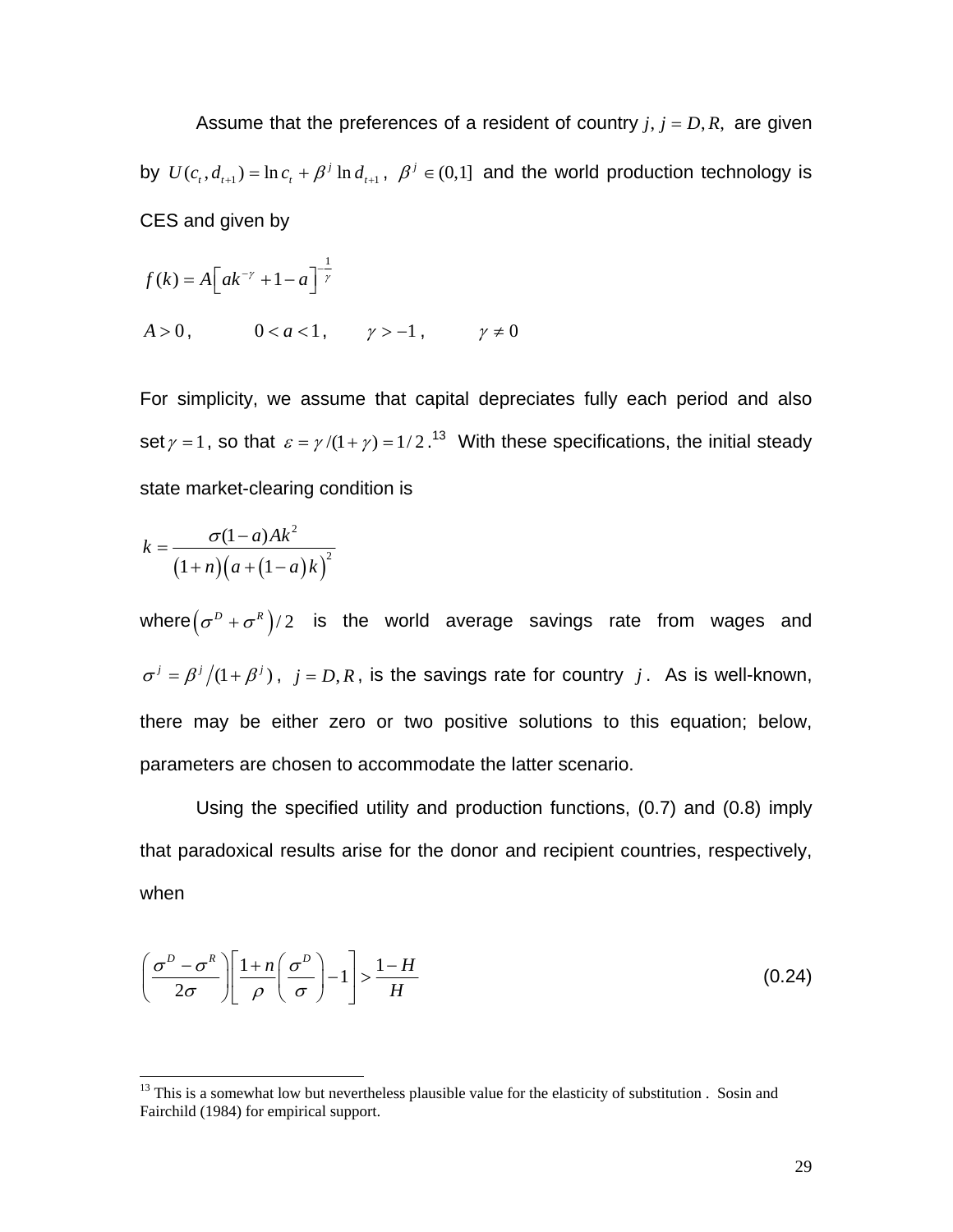<span id="page-30-0"></span>
$$
\left(\frac{\sigma^D - \sigma^R}{2\sigma}\right) \left[1 - \frac{1 + n}{\rho} \left(\frac{\sigma^R}{\sigma}\right)\right] > \frac{1 - H}{H} \tag{0.25}
$$

*where*  $(1+n)/\rho = (1-a)\sigma k/a$  and  $(1-H)/H = ((1-a)k-a)/2a$ .

To calibrate the model, we set  $a = 0.7$  and  $\sigma = 0.36$  (equivalently,  $\beta$  = 0.5625), which respectively imply a capital's share of 0.29 at the initial steady state, and a quarterly average discount factor of 0.99 for a generation of 30 years duration. Also, we set the scale parameter to  $A = 20$  and the population growth rate to  $n = 1.097$ ; the former admits two positive steady states and the second implies an annual growth rate for total output of 2.5%. Under these parameter values the unique stable steady state is  $k = 5.8471$ , where  $H = 0.57 < 1$ . At this initial steady state, world savings as a fraction of production is 26%, and the generational interest rate is 1.3245 (which is equivalent to an annual rate of approximately 2.85%). The latter is therefore consistent with a dynamically efficient initial steady state.

We further assume that the donor country is the high saving country and, noting that the transfer paradox is more likely to arise under large differences in the country-specific savings rates, set  $\sigma^D = 0.71$  and  $\sigma^R = 0.01$ .<sup>14</sup> With these specifications, the left hand side of [\(0.24\)](#page-29-1) and [\(0.25\)](#page-30-0) equal 0.7576 and 0.9479, respectively. The common right hand side of these expressions equals 0.7530. Thus, both inequalities are satisfied and this parameterization is consistent with a

l

<span id="page-30-1"></span><sup>&</sup>lt;sup>14</sup> This implicitly assumes corresponding differences in the  $\beta^{j}$  s. Also, when expressed as a fraction of domestic and national product, the domestic savings rate of the donor falls to a more reasonable .5 and .4 respectively.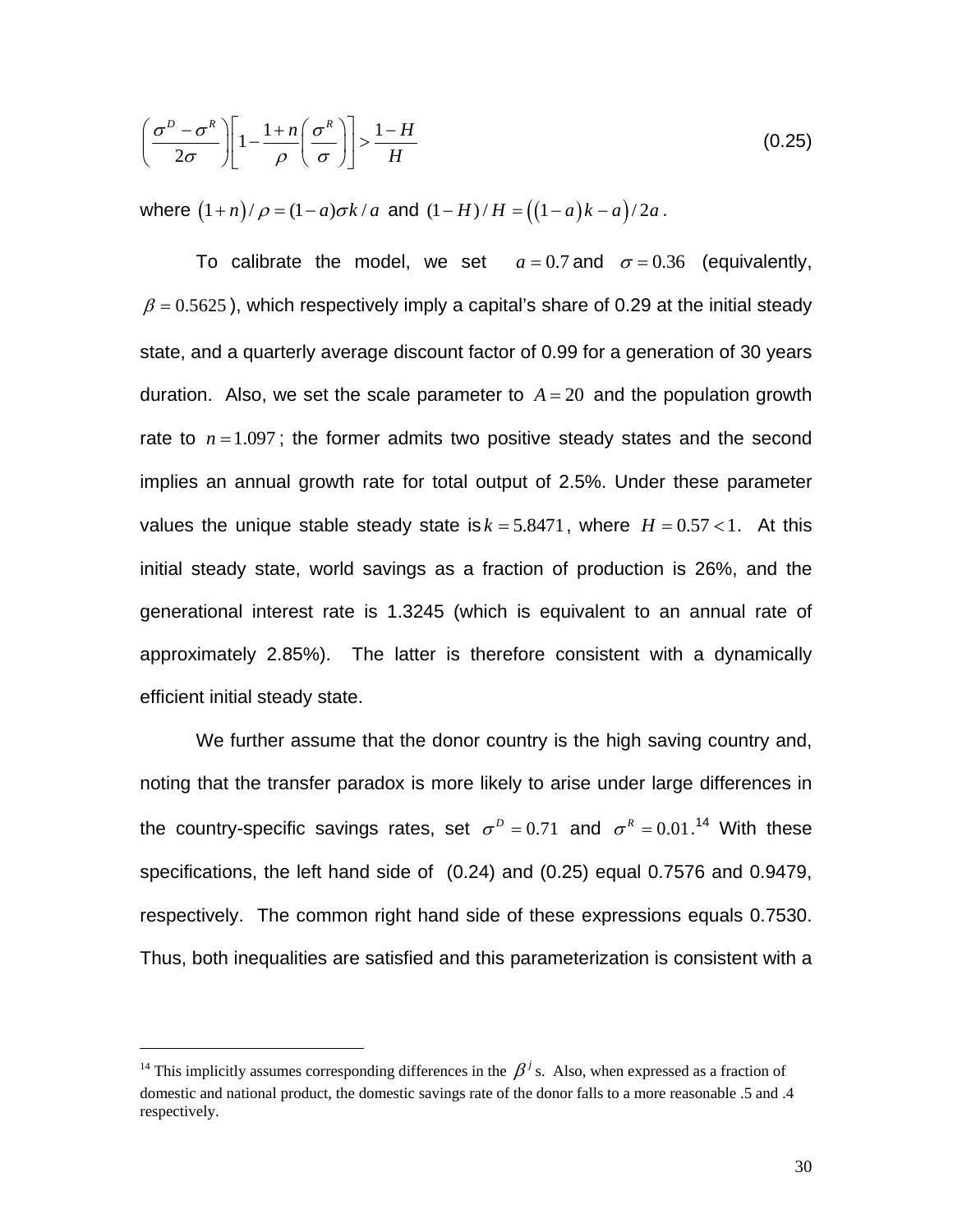strong transfer paradox, despite the fact that the initial steady state is dynamically efficient.

Admittedly, the assumed values for the world savings rate and the savings rate of the donor country, are somewhat high.<sup>15</sup> If, other things equal, we instead set  $\sigma = 0.3$ ,  $\sigma^D = 0.59$  and  $\sigma^R = 0.01$ , <sup>16</sup> then there is again a positive stable initial steady state,  $k = 3.133$  (with  $H = 0.86 < 1$ ) but the left hand sides of [\(0.24\)](#page-29-1) and [\(0.25\)](#page-30-0) now equal -0.2009 and 0.9537 respectively, whereas the right hand side equals 0.1714. Thus, with this change, only the recipient will experience a paradoxical welfare effect. In this case, the weak transfer paradox arises and welfare is reduced in both countries.

#### **7. Conclusion**

In this paper we have analyzed the effects of an international income transfer on world capital accumulation and the welfare for both the donor and the recipient countries. We find that, if the initial steady state occurs at the golden rule capital-labor ratio, then a strong transfer paradox is possible at, and in a neighborhood of, the steady state. Moreover, a weak transfer paradox may characterize all earlier dates. The strong paradox cannot be ruled out by an initial steady state that is instead away from the golden rule, although there is increased likelihood that the weak version of the transfer paradox will characterize the steady state.

<span id="page-31-0"></span><sup>&</sup>lt;sup>15</sup> These savings rates are high, but not unheard of. Several East Asian economies, including China and Singapore, have had national savings rates in excess of 40%.

<span id="page-31-1"></span> $^{16}$  In this case, the world savings rate when expressed as a fraction of production is 17%, and national savings when expressed as a fraction of national income are 23% and just under 1% for the donor and recipient respectively.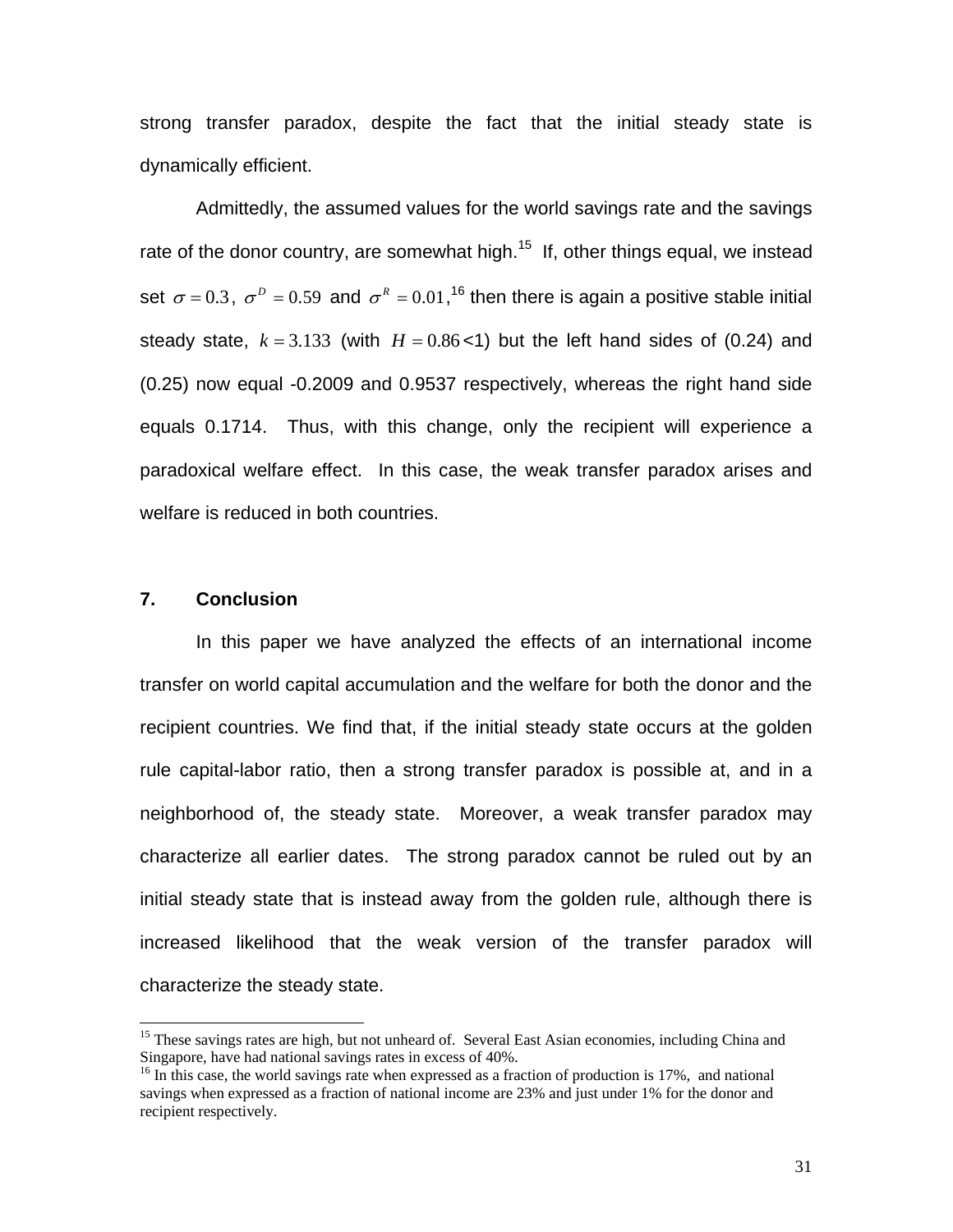We close with a few remarks related to transfers as we have described them in Section 4. The potential discrepancy between the long and short-run effects of transfers, namely, the difference between the strong and weak transfer paradox, has particular interest when considered in a political context. Thus far we have regarded the transfer as a policy that has been committed to, by the donor and recipient alike, in the first period of time. As has been shown, the donor may in fact benefit from this policy at all dates following its adoption, whereas the recipient may benefit from the policy only in the short-run. Whereas the donor's commitment to the policy is then consistent with welfare maximization, the recipient's participation is instead subject to time inconsistency: on welfare grounds, the recipient has incentive to adopt the policy in the initial period and then renege on it at a later point in time. Moreover, if the donor believes the recipient suffers from myopia, then these welfare results could also justify a skeptical perspective towards the actual benevolence of donors whose benefits outlast those of their recipients.